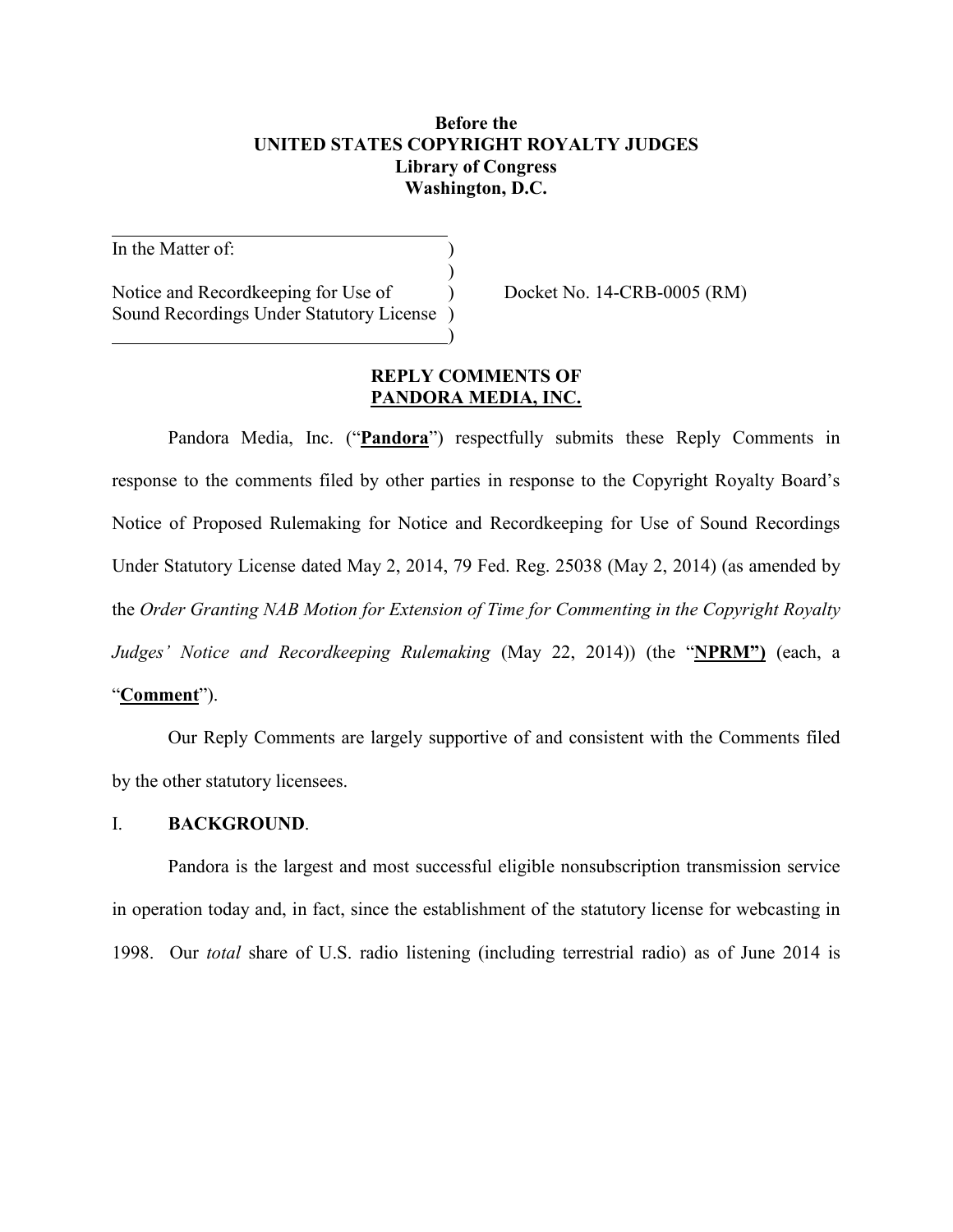estimated at 8.9%. Our total listener hours in the second quarter of 2014 were 5.04 billion. We had 76.4 million active listeners<sup>1</sup> as of the end of the second quarter of 2014.

We currently have approximately 2.5 million songs in our library and that number is growing by approximately 7,500 to 10,000 every week.<sup>2</sup> Every month we perform more than 1.5 million unique songs by more than 100,000 recording artists, approximately 80% of whom do not receive airplay on terrestrial radio.<sup>3</sup>

We are also the largest single payor of royalties to SoundExchange, Inc. ("**SoundExchange**"), and will pay approximately \$400 million in royalties to SoundExchange in 2014 for the right to make digital audio transmissions of sound recordings and ephemeral phonorecords pursuant to the statutory licenses set forth in Sections 114 and 112 of the

<sup>&</sup>lt;sup>1</sup> We consider an "active listener" to be a registered user that has requested audio from our servers within the trailing 30 days from the end of each calendar month.

<sup>&</sup>lt;sup>2</sup> For comparison purposes, many broadcast stations have music libraries only a fraction of the size of Pandora's. *See, e.g*., Joint Comments of the National Association of Broadcasters and the Radio Music License Committee Regarding the Copyright Royalty Judges' Notice and Recordkeeping Rulemaking, Docket No. 14-CRB-0005 (RM), at 53 (June 30, 2014) ("**Joint Broadcaster Comments**") (the National Association of Broadcasters and the Radio Music License Committee are the "**Joint Broadcasters**"); *id.*, at Exhibit B, Declaration of Jim Tinker, Salem Los Angeles, at 4 ("For our Los Angeles stations, we maintain data for approximately 6,500 pieces of music (which includes incidental music), and our other markets are similar."); *id.*, at Exhibit D, Declaration of Michael Cooney, Beasley Broadcast Group, at 3 ("The burden is exacerbated because Beasley maintains different databases for its 11 different markets, and its databases on average include information regarding approximately 3,000 songs – approximately 33,000 recordings overall . . ."); *id.*, at Exhibit E, Declaration of Chris Moran, West Virginia Radio Corporation, at 4 ("Because we maintain separate databases for our 19 different stations that stream, and our databases on average include information regarding approximately 500-700 recordings, I would estimate that we would have to revisit approximately 10,000-15,000 database entries overall."); *id.*, at Exhibit G, Declaration of Douglas Myer, WDAC, at 2 ("Over the years, we have developed a large music information database that includes information for approximately 23,000 sound recordings.").

<sup>&</sup>lt;sup>3</sup> See Executive Summary of Written Testimony of Chris Harrison, Vice President, Business Affairs, Pandora Media, Inc., Music Licensing under Title 17: Part Two: Hearing before the H. Comm. on the Judiciary, 113th Cong. 1, at 4 (June 25, 2014), http://judiciary.house.gov/\_cache/files/d846ac2e-4564- 4406-89da-9cfa68c8a1f5/062514-music-license-pt-2-testimony-pandora.pdf .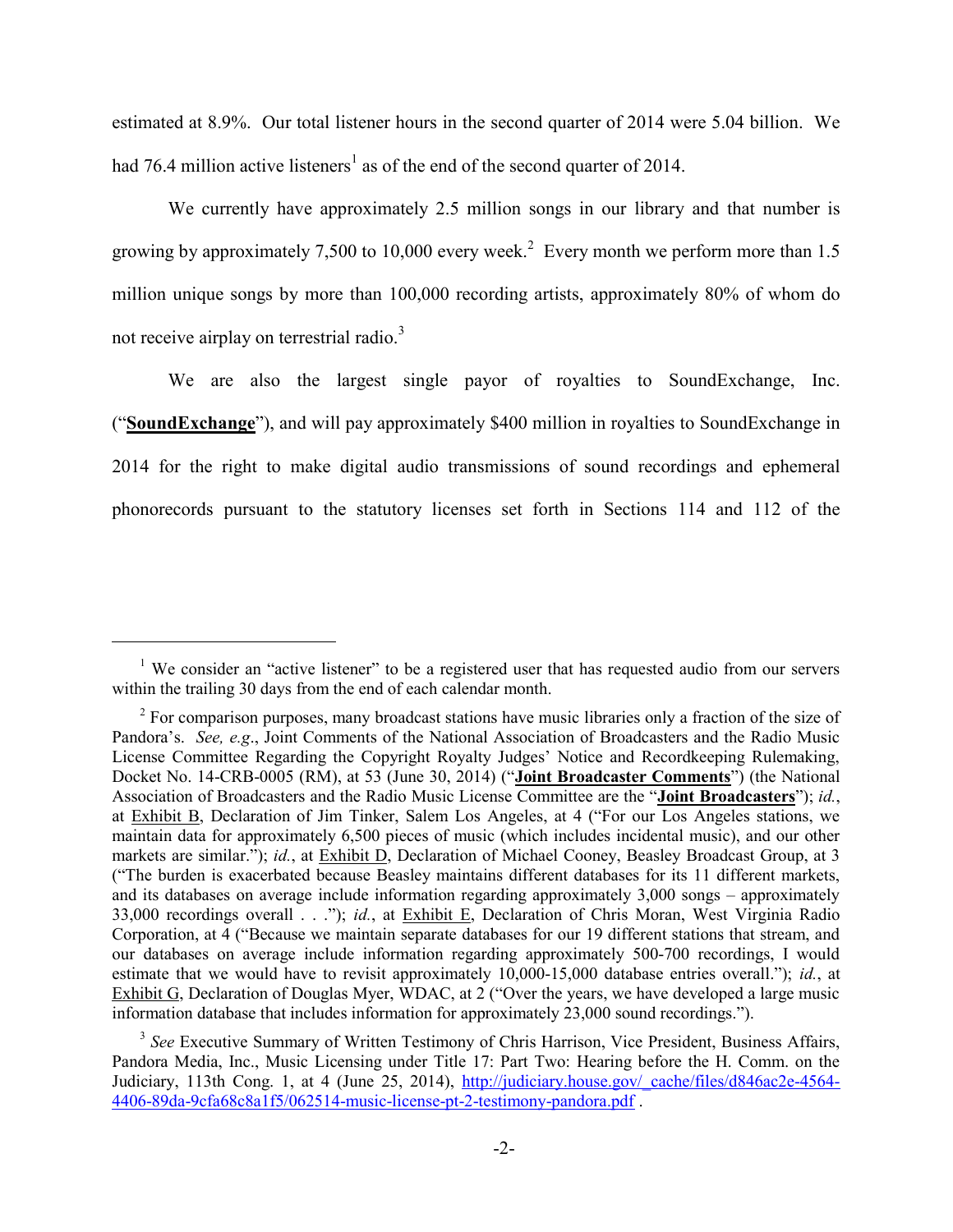Copyright Act, 17 U.S.C. §§ 114, 112 (the "**Statutory Licenses**"). Since our launch, we have paid nearly \$1 billion in total royalties to SoundExchange.<sup>4</sup>

We have invested tens of millions of dollars to develop our technology, both for the purposes of creating our proprietary Music Genome Project and to provide copyright owners with *reasonable notice* of the use of sound recordings under the Statutory Licenses. On a monthly basis we provide SoundExchange with detailed Reports of Use (each, an "**ROU**") that identify the more than 1.5 million unique sound recordings we perform each month.

We provide this background information to indicate the size of Pandora and the scope of our activities under the Statutory Licenses. We are the largest entity whose sole business is statutory webcasting. We are also larger than many terrestrial radio stations, with respect to both revenue and audience size.<sup>5</sup> Yet we share many of the objections to SoundExchange's proposed revisions to the existing notice and recordkeeping regulations as those expressed by the other parties that have filed Comments.

As the Joint Broadcasters state, "SoundExchange seeks to impose substantial new burdens and draconian penalties on [licensees] . . . without any showing that such burdens or penalties are necessary or reasonable."<sup>6</sup> SoundExchange, by its own admission, appears quite adept at distributing the royalties that we and other entities operating under the Statutory Licenses pay to the organization. In its own petition for this NPRM, SoundExchange

<sup>&</sup>lt;sup>4</sup> For comparison purposes, as of June 25, 2014, SoundExchange reported that it has paid out more than \$2 billion in royalties. *See* Statement of Michael Huppe, President and CEO, SoundExchange, Inc., Music Licensing under Title 17: Part Two: Hearing before the H. Comm. on the Judiciary, 113th Cong. 1 at 2 (June 25, 2014), http://docs.house.gov/meetings/JU/JU03/20140625/102411/HHRG-113-JU03- Wstate-HuppeM-20140625.PDF.

<sup>&</sup>lt;sup>5</sup> *Cf.* Joint Broadcaster Comments, Exhibit C, Declaration of Sandhi Kozsuch, Cox Media Group, LLC, at 2 ("Cox Media Group is a major media company with national breadth, reaching over 14 million Americans each week through its radio properties.").

<sup>6</sup> Joint Broadcaster Comments, at 2.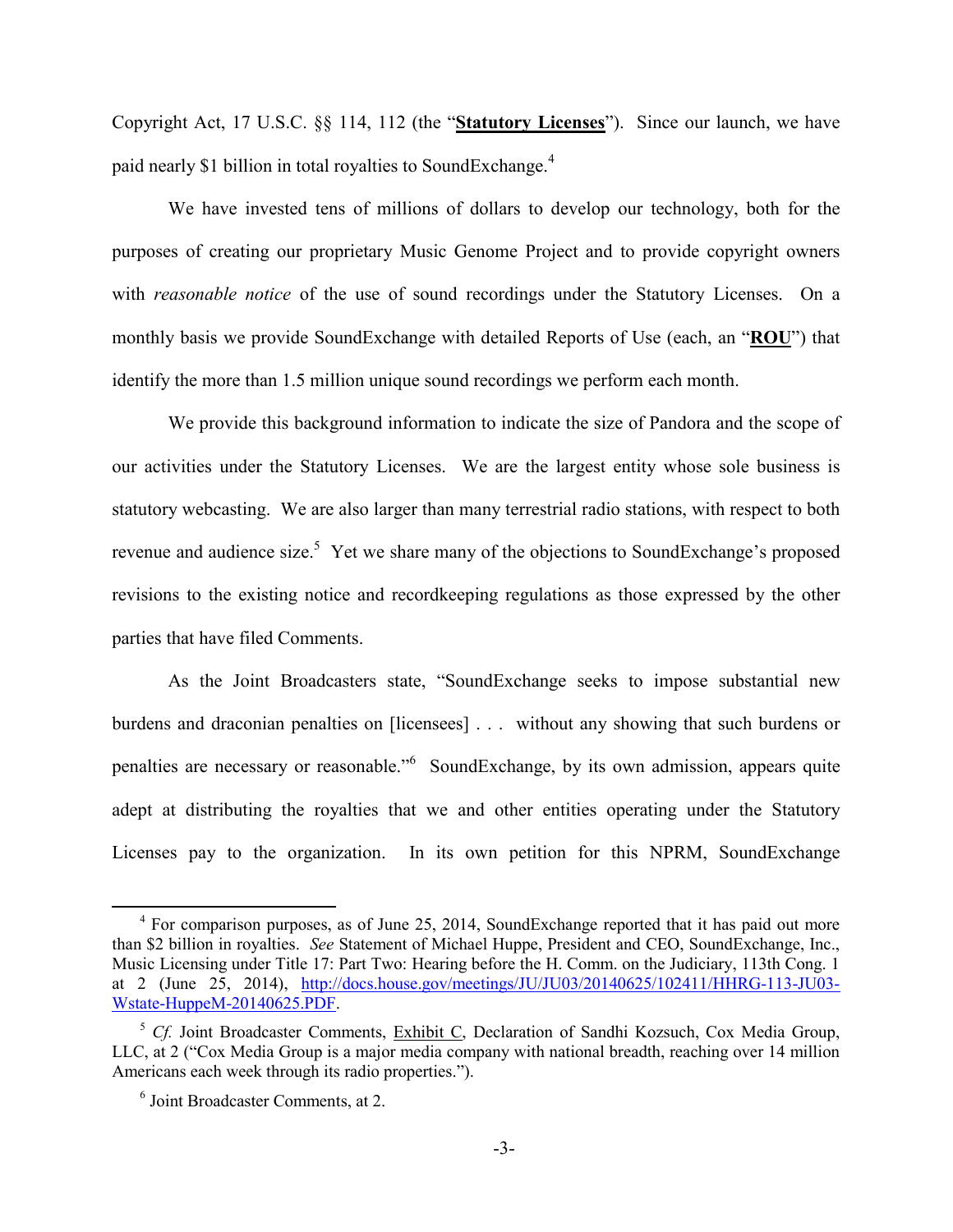acknowledged that it only had roughly 1.2% of total royalties identified as "undistributable due to missing or unusable ROUs."<sup>7</sup>

As a result of this nominal percentage, SoundExchange now seeks to impose new and onerous reporting burdens on statutory licensees. As the Joint Broadcasters put it, "[t]here is a unifying theme to SoundExchange's requests. SoundExchange's clear aim is to make its own job easier by shifting any of its (as yet undemonstrated) burdens to others  $\dots$ . <sup>8</sup> We agree with this characterization, and that this shifting of burdens and costs is an improper basis for modifying existing regulations.

As the Joint Broadcasters note, the Copyright Act only mandates that the Copyright Royalty Judges ("**CRJs**" or "**Judges**") "establish requirements by which copyright owners may receive reasonable notice of the use of their sound recordings under this section."<sup>9</sup> "Reasonable notice" does not – and indeed should not – require that statutory licensees undertake SoundExchange's requested measures because such measure(s) will make SoundExchange's job of collecting and distributing royalties easier. Rather, as the Joint Broadcasters have indicated, the Judges should balance the costs and burdens imposed on statutory licensees by the proposed new regulations against the ability of SoundExchange to distribute the royalties it receives in a reasonable and fair manner under the existing regulations.<sup>10</sup>

<sup>&</sup>lt;sup>7</sup> Petition of SoundExchange, Inc. for a Rulemaking to Consider Modifications to Notice and Recordkeeping Requirements for Use of Sound Recordings Under Statutory License, at 28 (Oct. 21, 2013) ("**SoundExchange Petition**"). Surprisingly, SoundExchange gives no further information on its high degree of efficiency in distributing royalties in its Comments in response to the NPRM, possibly because there may be a realization that being highly efficient in distributing royalties under existing regulations may undermine any petition for amendments to those regulations.

<sup>8</sup> Joint Broadcaster Comments, at 2.

 $^{9}$  *Id.*, at 13, citing 17 U.S.C. § 114(f)(4)(A).

 $^{10}$  *Id.*, at 13-19.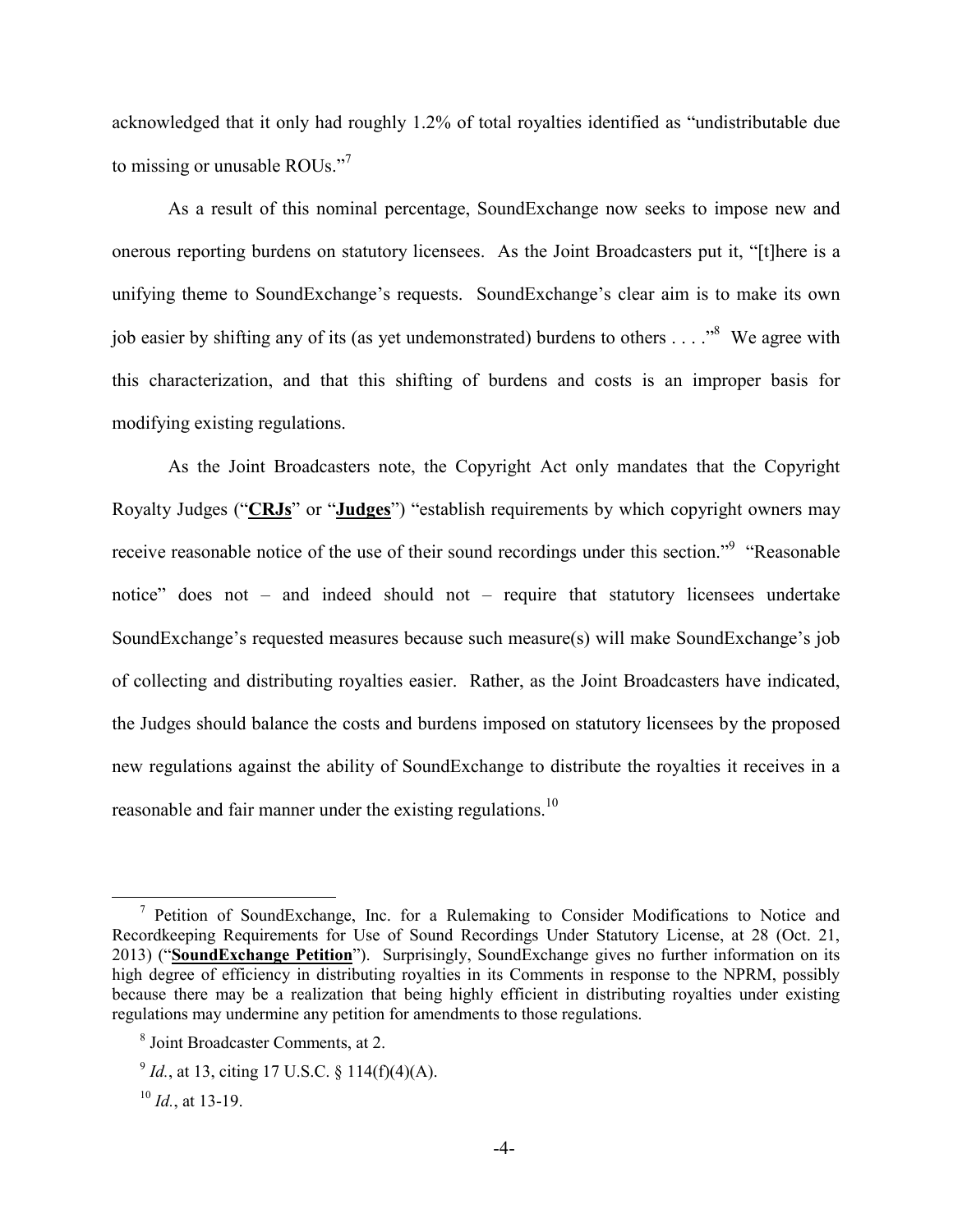What SoundExchange has failed to explain, both in its initial Comments and in SoundExchange's Petition, is why more comprehensive and accelerated reporting and onerous penalties – such as additional late fees for non-compliant ROUs – are appropriate in a regime where the governing statute requires licensees only to provide copyright owners with *reasonable notice* of use of sound recordings, $\frac{11}{11}$  rather than perfect notice, which appears to be SoundExchange's objective.<sup>12</sup>

Furthermore, SoundExchange fails to show why measures that it could take to improve its distribution rate (i.e., to reduce or eliminate that 1.2% of undistributable royalties) – such as using additional proxy distributions or sharing its database of identifying information for sound recordings owned by the copyright owners it represents – would not be a more efficient and cost effective remedy for resolving undistributable royalties than the imposition of new reporting obligations that a vast majority of statutory licensees would likely be unable to meet or afford under any definition of "reasonable."<sup>13</sup> Pandora – and likely many, if not most, other statutory

<sup>&</sup>lt;sup>11</sup> See 17 U.S.C. § 114(f)(4)(A) ("The Copyright Royalty Judges shall also establish requirements by which copyright owners may receive reasonable notice of the use of their sound recordings under this sections, and under which records of such use shall be kept and made available by entities performing sound recordings.").

<sup>&</sup>lt;sup>12</sup> We note that in its Motion for Extension of Time for Reply Comments, SoundExchange argued that allowing more time for the filing of reply comments would permit the development of a more complete administrative record. However, as the proponent of changes to the existing regulations, Pandora believes that SoundExchange should have submitted any supporting evidence for more onerous reporting regulations in its initial comments rather than holding them back for reply comments, when parties opposing SoundExchange would lack an opportunity to respond. *See* SoundExchange, Inc. Motion for Extension of Time for Reply Comments, Docket No. 14-CRB-0005 (RM), at 1 (July 14, 2014).

<sup>&</sup>lt;sup>13</sup> See Comments of KBHU-FM, Docket No. 4-CRB-0005 (RM), at 2 (May 19, 2014) ("KBHU-FM is very relieved to see that the proposed regulations included the qualifier, "if feasible" with respect to reporting the ISRC because it is absolutely not feasible for that to happen at KBHU-FM. We simply do not have the staff or the resources to accomplish this."); Joint Broadcaster Comments, Exhibit G, Declaration of Douglas Myer, WDAC, at 4 ("The ISRC is also a 12-digit alphanumeric code that would need to be manually entered into our automation system for over 20,000 songs (if it is even available). This seems to me to be a herculean task that would require at least 1,500 hours of labor (assuming approximately 5 minutes per song for research and data entry."); *id.*, at Exhibit H, Declaration of Gregory Bone, Cape Cod Broadcasting, at 3 ("For our 1,500 classical recordings, this would take an estimated 375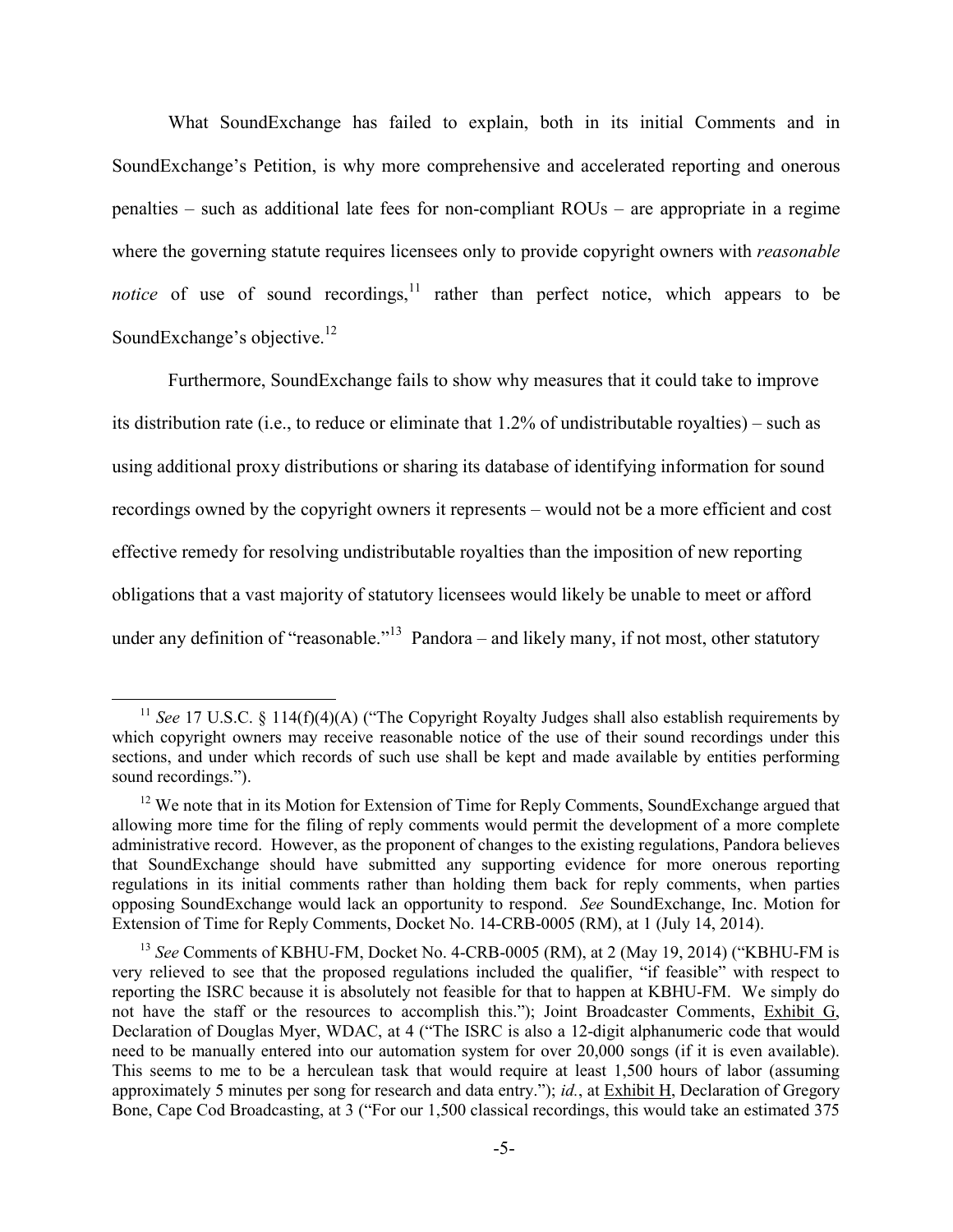licensees – would have to expend substantial resources in coming into compliance with these new reporting regulations – sums that may far exceed what SoundExchange would have to expend to achieve the same objectives through changes in its own practices and processes. And, as the Copyright Office has previously noted, "the burdens associated with reporting information cannot be so high as to be unreasonable or to create a situation where many services cannot comply."<sup>14</sup>

If SoundExchange decries the quality of reporting from licensees and the ROUs already delivered (or never delivered), then the CRJs should, at a minimum, ask at least three questions before even considering the imposition of more onerous and comprehensive reporting requirements. First, what is the dollar amount and percentage of royalties collected by SoundExchange on a recurring basis that are not supported by ROUs? Knowing that in 2013, "approximately two-thirds of licensees required to deliver reports of use have not delivered at least one required report, and at least one quarter of such licensees have not delivered any such reports at all"<sup>15</sup> sounds disturbing, however, what SoundExchange has previously failed to disclose is whether these licensees only account for a small fraction of the total royalties collected by SoundExchange or small dollar amounts. If these two-thirds of licensees only represent a small percentage of total royalties collected by SoundExchange, then it does not seem wise, appropriate, or reasonable for the recordkeeping regulations to be made more onerous and compliance more expensive for what can only be described as marginal benefit.

hours of time by someone with sufficient knowledge to identify this information (most likely our classical music director). We simply do not have the resources for this.").

 $14$  Copyright Office Interim Regulations in Notice and Recordkeeping for Use of Sound Recordings Under Statutory License, Docket No. RM 2002-1E, 48 Fed. Reg. 11515, 11521 (May 11, 2004).

<sup>15</sup> *See* Comments of SoundExchange, Docket No. 4-CRB-0005 (RM), at 12 (June 30, 2014) ("**SoundExchange Comments**").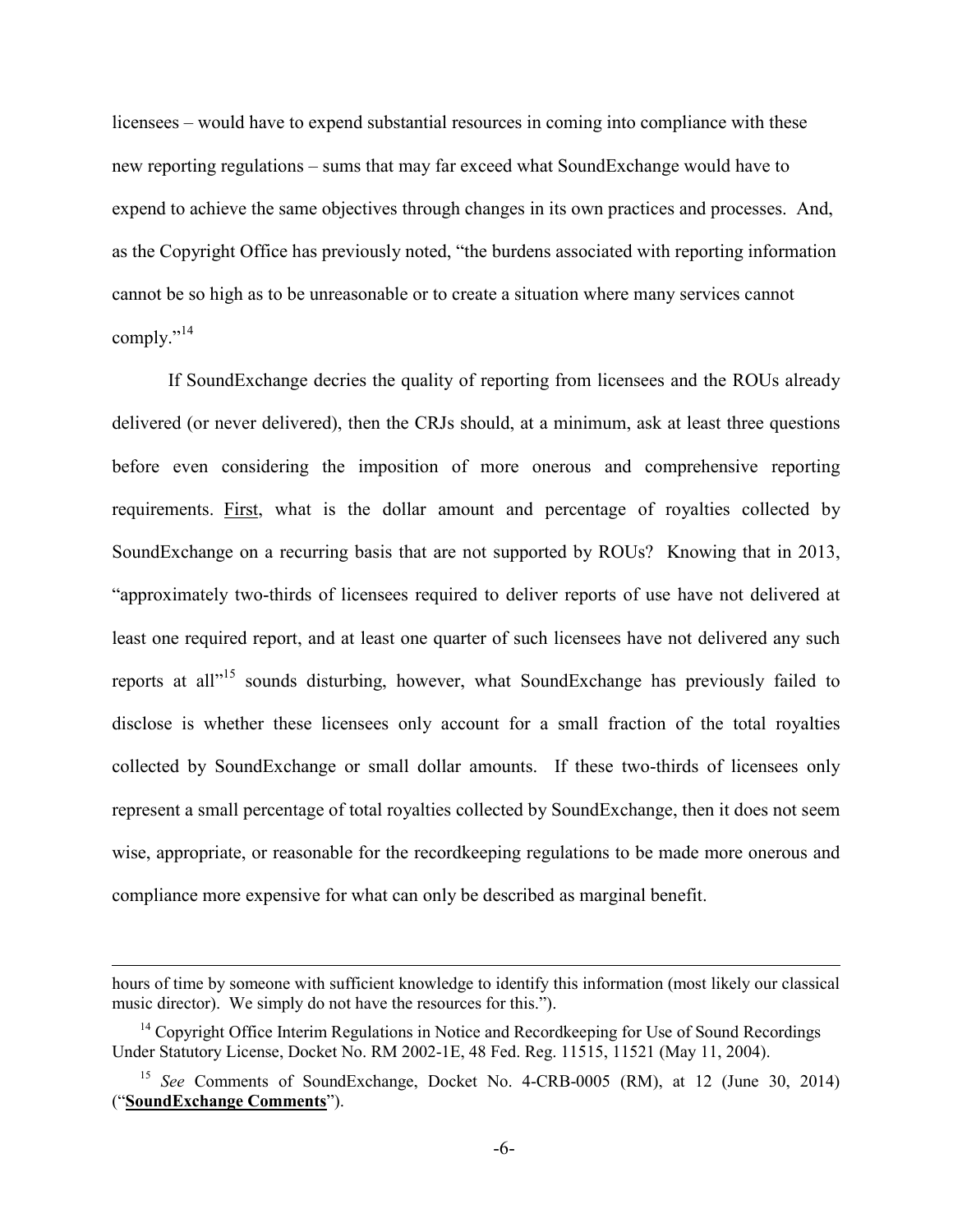Second, are the royalties for which SoundExchange lacks ROUs from services that are largely offering narrow playlists of music for which proxy distributions or sample reporting would be particularly appropriate (e.g., from terrestrial radio stations)? We simply cannot tell from SoundExchange's filings. However, as the Joint Broadcaster Comments point out, where there is little variation in a licensee's use of music, then the use of either sample reporting or proxy distributions would appear much more reasonable than costly census reporting.<sup>16</sup>

Third, without knowing the types of licensees that fail to provide ROUs, the CRJs are deprived of the ability to conduct a balancing of interests to determine whether imposing new reporting obligations on entities lacking SoundExchange's extensive financial resources (it has already distributed \$2 billion in royalties) is justified when SoundExchange has far more ample resources and access to information with regards to both the identification of sound recordings released to the public with the consent of copyright owners and the ownership of the copyrights of such recordings. To paraphrase William Shakespeare, the fault in insufficient reporting may lie not with the licensees but with SoundExchange itself, which may already have in its possession the tools to improve royalty reporting and distribution.

As the Joint Broadcaster Comments note, SoundExchange's Petition and Comments were devoted principally to increasing the reporting and financial burdens on statutory licensees without providing empirical evidence to support changes to existing regulations when viewed through the prism of (1) whether more notice is necessary (i.e., does reasonable notice, as

<sup>16</sup> *See* Joint Broadcaster Comments, at 53 ("*Second*, sampling would be particularly well-suited to measure music use for radio broadcast streams because radio stations focus more on 'mainstream' music and have more targeted playlists than do large multi-channel custom webcast services.") (emphasis in original) (internal citations omitted).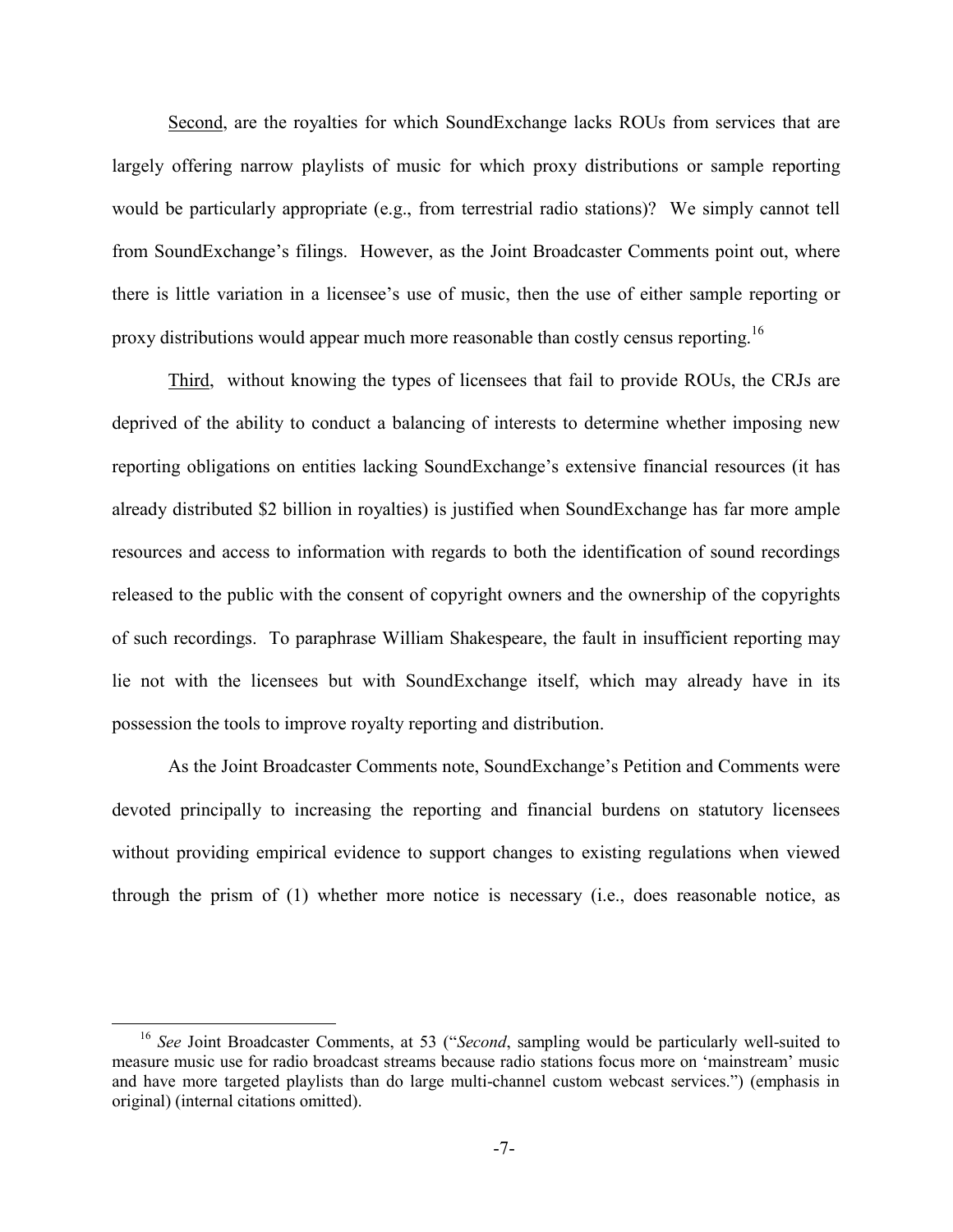required by statute, require more reporting) and (2) should statutory licensees bear those costs.<sup>17</sup> Pandora respectfully believes that SoundExchange has failed to present sufficient evidence to support imposing new obligations on statutory licensees, and the majority of SoundExchange's proposed amendments to existing regulations should be rejected.

Pandora's reply to the other Comments filed in this rulemaking is not comprehensive and does not address every comment of every other party. Rather, Pandora only replies to a number of the Comments that address certain proposed amendments to the existing regulations. Silence with respect to any particular proposed amendment should not be deemed consent to such proposed amendment and, absent an express indication of approval, Pandora reserves all objections to any proposed amendments to existing notice and recordkeeping regulations.

## II. **OBJECTIONS TO CERTAIN SOUNDEXCHANGE PROPOSALS**.

#### A. Reporting of ISRCs.

SoundExchange proposes to make the reporting of ISRC's mandatory "where available and feasible." According to SoundExchange, this should be required because "(1) ISRCs are the gold standard for identifying recordings with precision; (2) they are often available to services today; and (3) ISRCs will only become more available as the digital music market matures."<sup>18</sup> SoundExchange has also said that:

ISRCs typically will be available to services. ISRCs are widely used by record companies and most digital distribution companies for purposes of rights administration, and are used for reporting purposes in direct license agreements between record companies and webcasting and on-demand services. Larger services that receive electronic copies of recordings typically receive ISRCs as part of the accompanying metadata. To the extent services obtain recordings from commercial products, the ISRC

<sup>&</sup>lt;sup>17</sup> *See id.*, at 2 ("There is a unifying theme to SoundExchange's requests. SoundExchange's clear aim is to make its own job easier by shifting any of its (as yet undemonstrated) burdens to others, where the burden is clear. That is not a 'reasonable' standard of 'reasonable' for the Judges to apply.").

<sup>18</sup> SoundExchange Comments, at 7.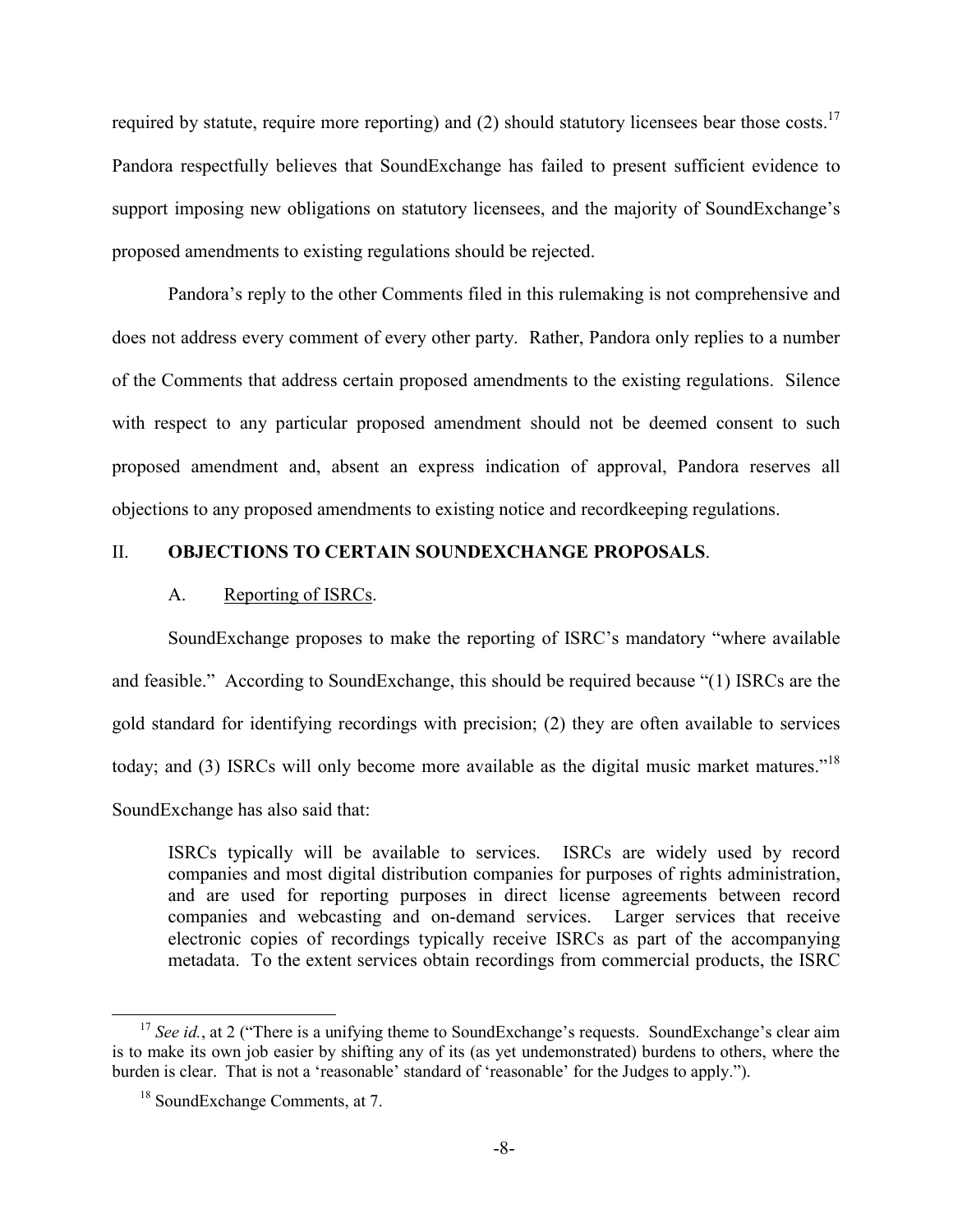generally should be encoded thereon, and when present, easily can be extracted with widely-available software tools.<sup>19</sup>

These statements are unsupported and lack record evidence.

First, Pandora has a database of approximately 2.5 million sound recordings. Yet even with all of the financial resources that Pandora has invested in webcasting and reporting, we still lack ISRCs for approximately 600,000 discrete sound recordings. We have this gap notwithstanding the fact that we have a joint marketing agreement with Apple that provides Pandora with substantial metadata for sound recordings in the iTunes music store that is not otherwise made publicly available by Apple. We therefore do not know on what basis SoundExchange claims that ISRCs are typically available. Typically available to whom? If to SoundExchange, then we would welcome the sharing of such information with the statutory licensee community so that all licensees could provide more accurate reporting to meet SoundExchange's professed needs.<sup>20</sup>

Second, we also do not know whether ISRCs for the approximately 600,000 recordings without such information in our database are available and feasible, and it could be a burdensome and expensive undertaking for us to make such a determination. What, in fact, is available and feasible? All SoundExchange has said is the following:

SoundExchange is mindful that for some services, particularly smaller services or noncommercial services, ISRCs may not be available, or it may not be feasible to extract ISRCs from the metadata of the library of sound recordings in their possession.

<sup>&</sup>lt;sup>19</sup> SoundExchange Petition, at 22-23.

 $20$  When Pandora previously requested access to SoundExchange's database of label ownership information to better identify sound recordings transmitted by Pandora, our requests were rebuffed. Specifically, SoundExchange indicated that it does not allow third parties to access its rights holder database. It is our understanding that SoundExchange may soon be announcing a program to share certain information in its database with licensees, including ISRCs, but that program appears to be both experimental and voluntary (i.e., SoundExchange is not required to provide such information to any licensees). If SoundExchange is not required to share the ISRC and other identifying information that it has in its possession, then it strikes us as improper to demand that licensees report such information or risk penalties for failing to do so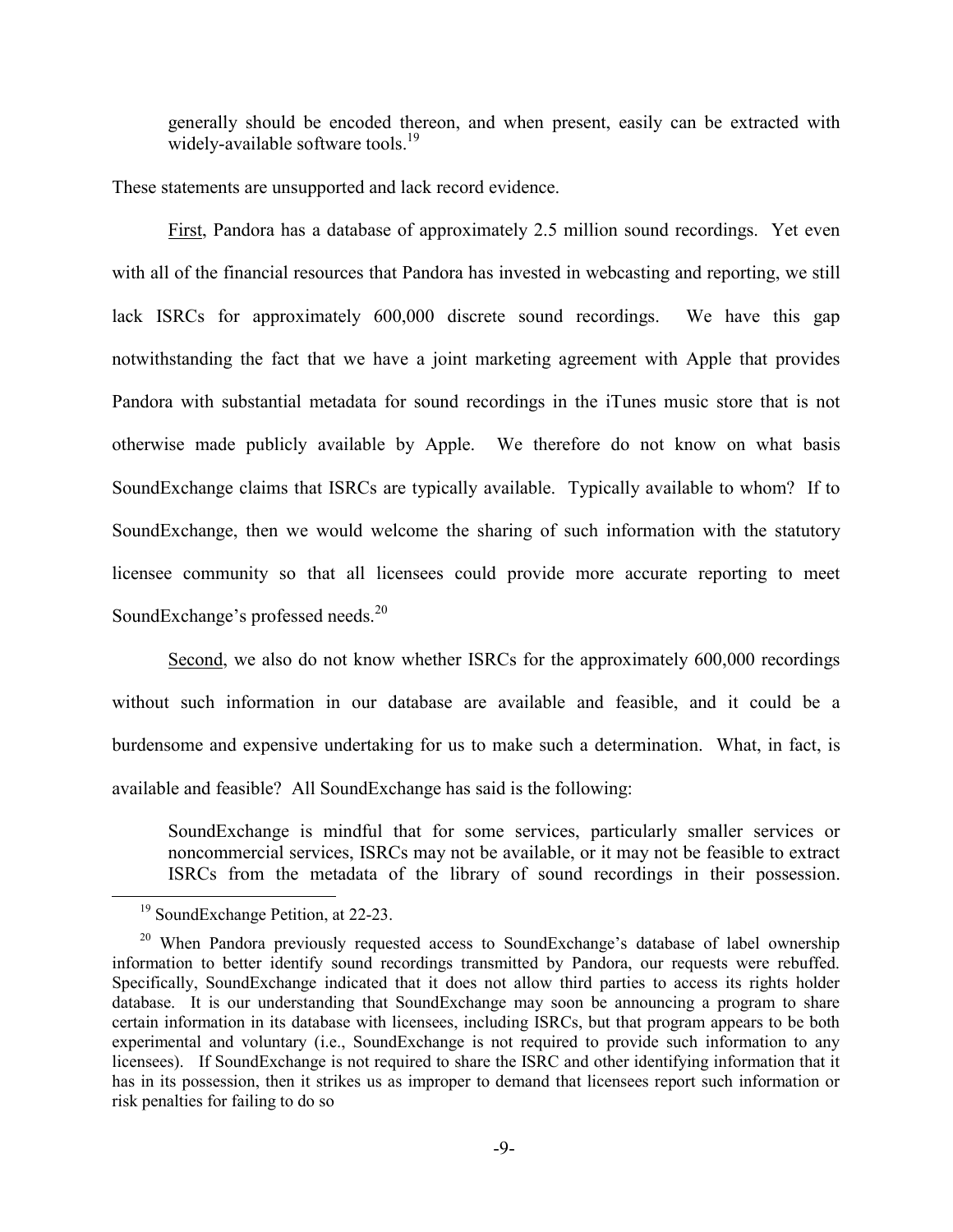SoundExchange is also mindful that for some recordings an ISRC may not have been issued, or may not have been encoded in a copy provided to a service. In those cases, services would not run afoul of the requirements to provide ISRCs, because the "available and feasible" standard would excuse them from providing ISRCs. As a result, the fact that ISRCs may be unavailable, or their reporting infeasible, for some services or recordings today is not a reason to reject SoundExchange's proposal.<sup>21</sup>

If one dissects the SoundExchange Comments, then Pandora could be facing significant

uncertainty as to its ability to comply with amended regulations. We are neither small nor noncommercial. We also may not know whether ISRCs have been issued for some or all of the 600,000 recordings for which we lack such information. As Mr. Rusty Hodge of SomaFM has noted:

To begin with, many commercially released sound recordings do not even have an ISRC assigned to them. Artists are not required to obtain an ISRC when distributing a sound recording, and many do not. Although the three major record labels and many larger independent record labels may purchase ISRCs in large, cost-efficient blocks, registration for an ISRC presents discouraging administrative and financial barriers to individual artists who are not affiliated with a recording label. The ISRC registration fee is a burdensome expense for amateur musicians and a serious impediment to financially challenged artists in developing countries. Even artists who distribute through wellestablished music services may lack ISRCs. Consider, for example, TuneCore, a large, independent music distributor on the Apple iTunes platform, with a long-standing policy of issuing its own song identifier numbers that are formatted like ISRCs but are not actually registered ISRCs. $^{22}$ 

Mr. Ethan Diamond, the co-founder and CEO of Bandcamp, Inc., has provided similar

information:

Sound recordings sold by Bandcamp rarely contain ISRCs. Only 8.5% of the albums we sell have ISRC information provided for each of the sound recordings on the album

There are many reasons why a sound recording might not include an ISRC. For example, certain digital file formats, media types, and common music software simply do not support ISRCs. However, the most common reason for sound recordings sold on Bandcamp lacking an ISRC is because the artist/label failed to provide one to us when uploading their tracks to our servers. Many independent artists (who provide the bulk of

 $21$  SoundExchange Comments, at 6.

 $^{22}$  Joint Broadcaster Comments, Exhibit K, Declaration of Rusty Hodge, at 2-3.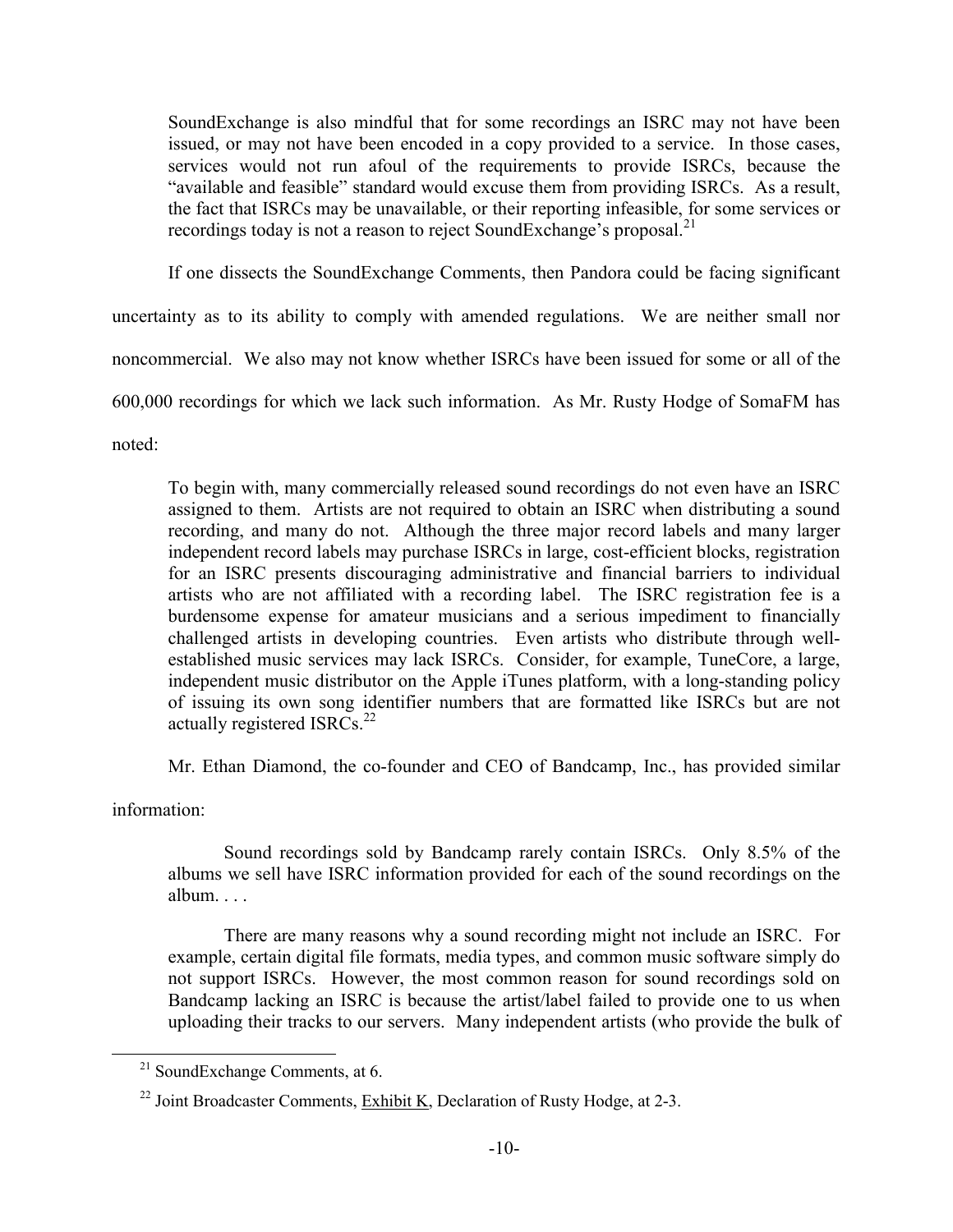the tracks we sell) simply do not have ISRCs to provide. In my experience, most of the independent artists who form our target demographic have little interest in obtaining ISRCs for their sound recordings due to the administrative hassle, the expense, and the fact that ISRCs are completely optional and not particularly useful to them.<sup>23</sup>

Based upon the Declarations of two well-regarded industry leaders, there is evidence in the record directly contradicting the SoundExchange Comments. Under SoundExchange's proposed amended regulation, would Pandora still need to conduct additional research on all of those 600,000 recordings only to find that no ISRCs were ever issued for such recordings? How much additional research and at what expense would be *feasible*? Moreover, what if SoundExchange has an ISRC number for one, some, or many of those 600,000 sound recordings because it received the information directly from one of its member record labels; would that mean that the information is "available and feasible" as a matter of law because it is in SoundExchange's possession, even if SoundExchange refuses to share such information with statutory licensees? There is simply no guidance on how this reporting obligation would apply and what penalties could be imposed upon Pandora under SoundExchange's proposed regulation. Such uncertainty seems inconsistent with a statutory requirement that only requires reasonable notice.

Third, in a recent Copyright Office roundtable meeting in Nashville, Tennessee, a Senior Vice President of Business and Legal Affairs for the RIAA rejected the suggestion that sound recording copyright owners be required to identify ISRC numbers in copyright registrations because the RIAA's "members feel very strongly that there's a lot of just legwork that's involved in tracking all this [ISRCs], and that *making ISRC numbers mandatory in either registration or*

<sup>&</sup>lt;sup>23</sup> *Id.*, at Exhibit L, Declaration of Ethan Diamond, at 2. Pandora's own experience with selfsubmitted recordings by unsigned artists is consistent with the statements of Messrs. Hodge and Diamond. We receive approximately 800 unsolicited album submissions each week. Of those submissions, only approximately 40% (or 320 albums) are ingested into our music library. Out of those 320 albums, only approximately 20% contain ISRCs.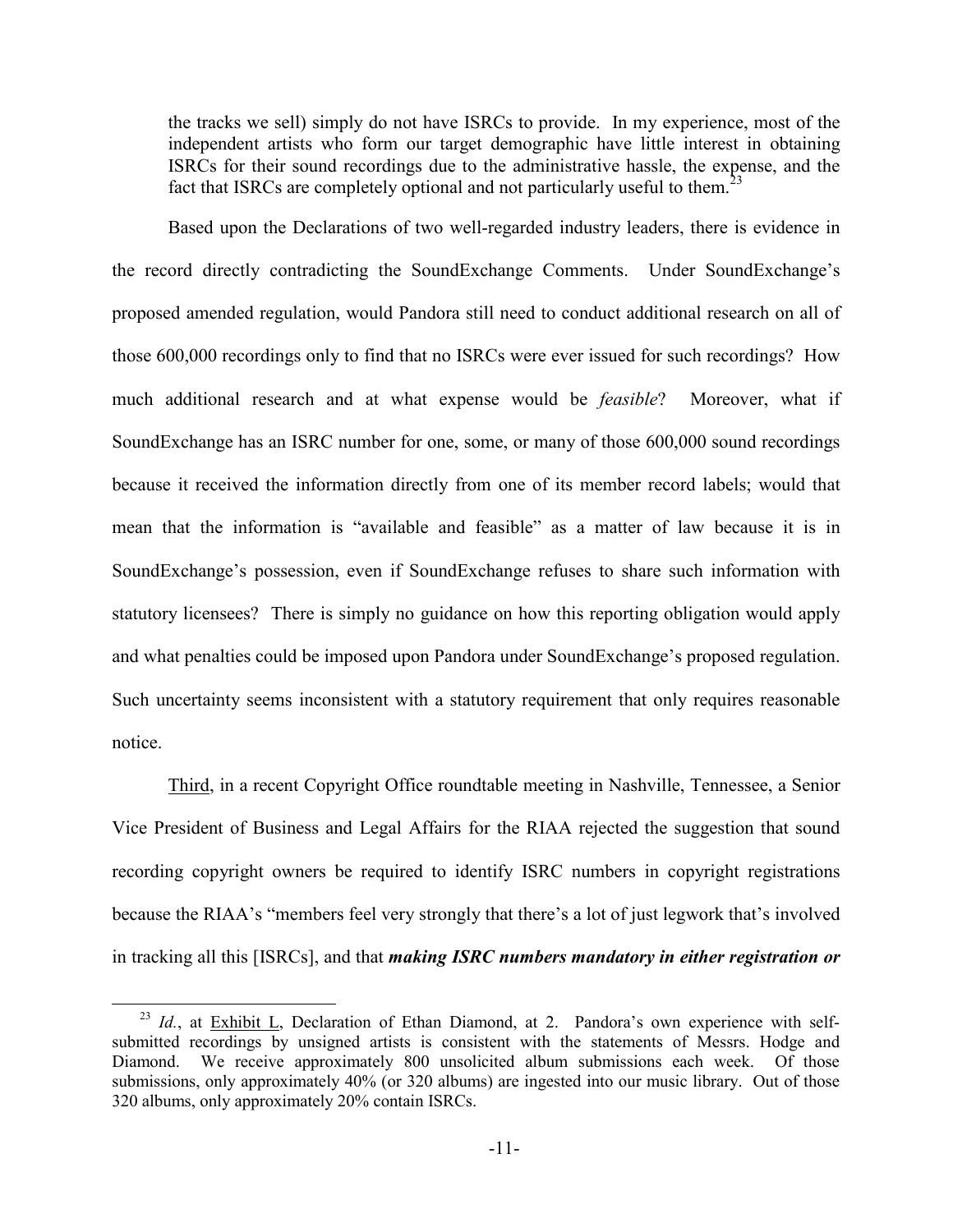recordation documents would be burdensome.<sup>24</sup> How can sound recording copyright owners claim, on the one hand, that an obligation for them to report ISRCs in registration or recordation documents is "burdensome," while, on the other hand, claim that ISRCs are a gold standard that all statutory licensees should report when such information is "available and feasible?" This is clearly a case where what is good for the goose is good for the gander. If the record industry cannot be burdened with reporting ISRCs in public registrations with the United States Copyright Office, then statutory licensees should not be subject to a mandatory reporting obligation of such information under the Statutory Licenses.

Fourth, if Pandora were subject to financial penalties for failure to provide ISRCs for approximately 600,000 tracks, then we may have no recourse but to stop playing such sound recordings. By penalizing a licensee for not reporting ISRCs under an imprecise standard, the licensee may have no choice but to stop playing any music for which the licensee lacks an ISRC in its database, regardless of whether an ISRC was ever issued or is "available and feasible." Pandora may simply choose not to expend time, resources, or money trying to chase down information that it may eventually discover does not exist, if the alternative is to simply remove a sound recording from the service. This could mean the disappearance of scores or hundreds of thousands of sound recordings by independent labels and unsigned artists from webcasting services.

If the major labels are the primary issuers of ISRCs but many smaller labels and unsigned artists do not apply for and include ISRC numbers in their releases, then the result of this new regulation could be extremely beneficial to the major labels (e.g., Sony Music, Universal Music Group, and Warner Music Group), who control one third of the seats on the SoundExchange

<sup>&</sup>lt;sup>24</sup> Transcript of United States Copyright Office, Music Licensing Study Public Roundtable, Nashville, TN, at 283 (June 4, 2014).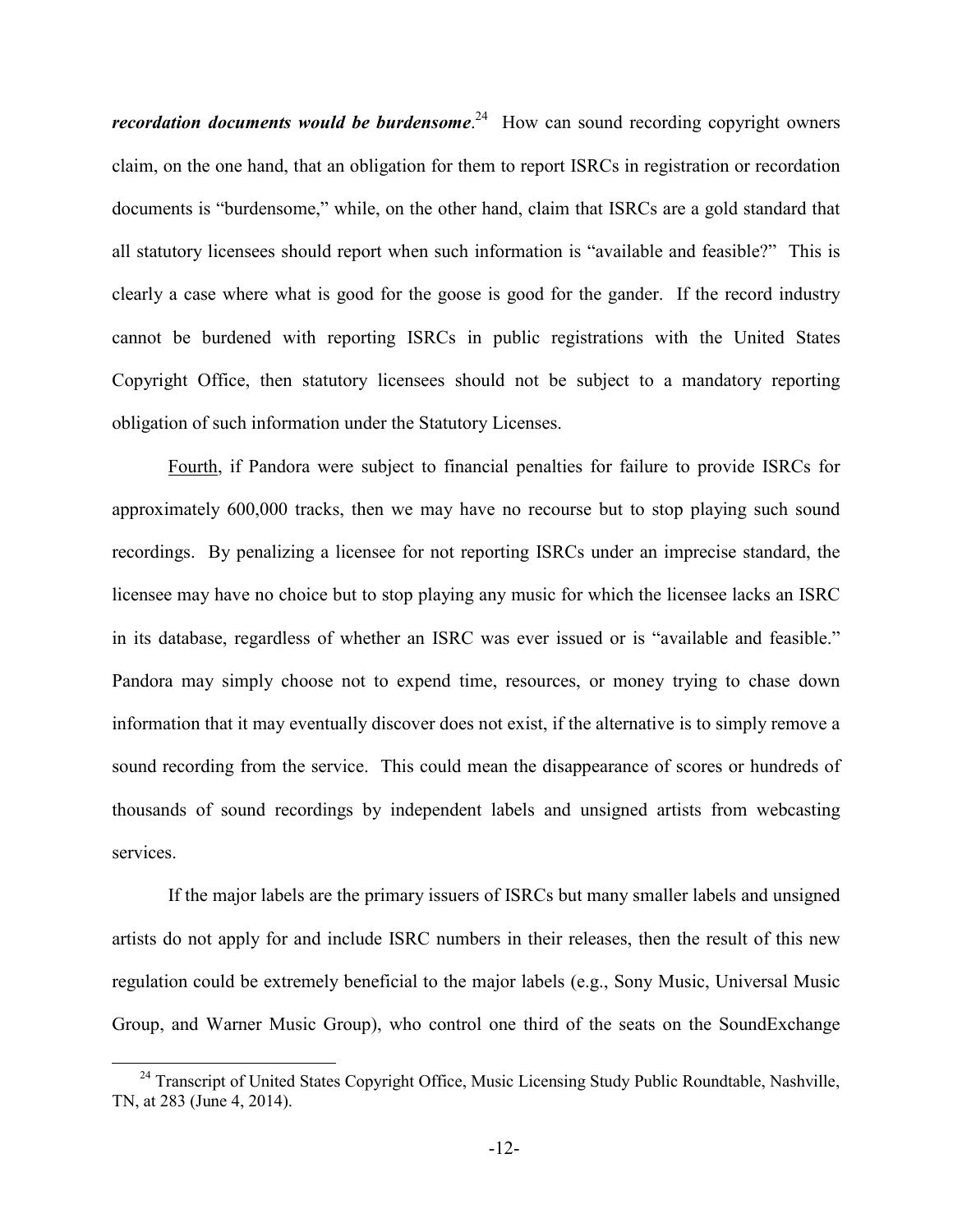Board of Directors (inclusive of the two seats controlled by the Recording Industry Association of America, or "**RIAA**").<sup>25</sup> Performances of major label content would increase as a percentage of total performances while recordings released by independent labels and unsigned artists disappear from services such as Pandora.

Fifth, as a predominantly statutory licensee, we (and others operating under the Statutory Licenses) are not required to enter into direct license agreements with record companies for the majority of sound recordings performed on our service. The statutory license is an alternative to direct licenses, which are required for entities wishing to offer on-demand (i.e., interactive) services. The CRJs should therefore not assume that any statutory licensees have direct agreements with record companies pursuant to which the statutory licensees receive ISRCs directly from copyright owners.

Sixth, we do not know if ISRCs are in fact *widely used* by record companies because copyright owners failed to submit initial comments providing information as to (1) the number of record labels that regularly assign ISRCs to sound recordings, (2) when labels started assigning ISRCs, (3) the number of sound recordings commercially released that contain ISRCs, and (4) the number of commercially released sound recordings that do not contain ISRCs. What we do know is that SoundExchange represents more than "24,000 copyright owner accounts,"<sup>26</sup> yet when acting on behalf of these 24,000 copyright owner accounts, SoundExchange has failed to put forth any information that would permit the CRJs to determine the accuracy of SoundExchange's statements. Because SoundExchange has failed to provide such information in its initial Comments, Pandora respectfully requests that the CRJs reject SoundExchange's

<sup>25</sup> *See* http://www.soundexchange.com/about/our-team/board-of-directors/.

<sup>26</sup> *See* Statement of Michael Huppe, President, SoundExchange, Inc., Music Licensing Under Title 17: Part One: Hearing before the H. Comm. On the Judiciary, 112th Cong. 2, at 2 (March 28, 2012) http://judiciary.house.gov/\_files/hearings/Hearings%202012/Huppe%2011282012.pdf.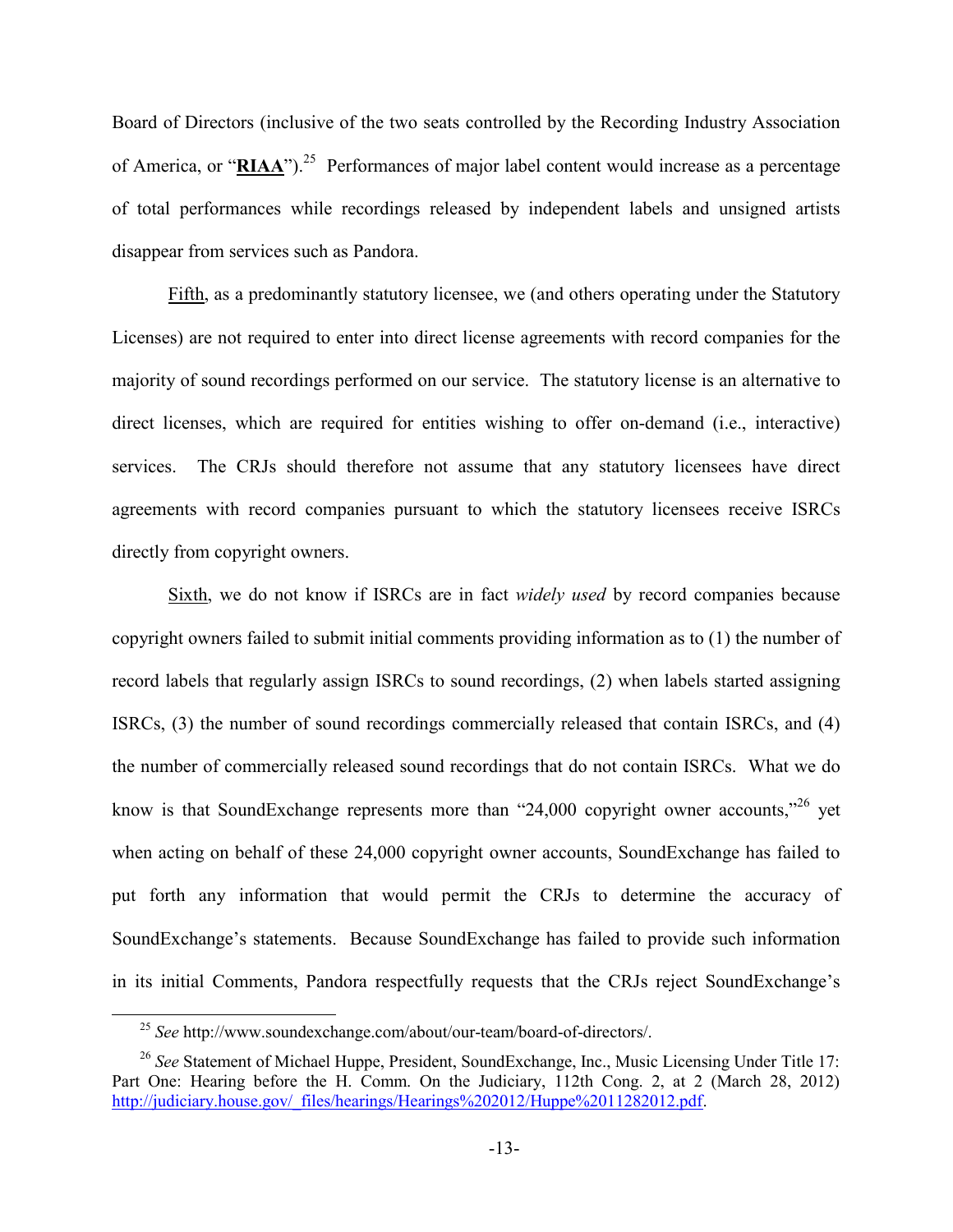assertion that ISRCs are widely used, notwithstanding any information that SoundExchange may include in its reply comments.<sup>27</sup>

Seventh, in its Comments, SoundExchange indicates that it "hopes" to be able to make its database of ISRCs available to statutory licenses, yet it has placed no timetable on making such information available or, in fact, made a firm commitment to doing so:

[A]s SoundExchange continues to enhance its computer systems and work with interested services to improve reporting, SoundExchange *hopes that it will be able to provide ISRCs to interested services*, either by offering them an ISRC search capability for recordings in its repertoire database or supplying them ISRCs that are missing from their reports of use (when the recordings can be identified in SoundExchange's repertoire database with reasonable confidence from other available information including the album title and marketing label name).<sup>28</sup>

As noted above, we believe that SoundExchange may be announcing a plan for providing

ISRCs to interested services for the first time in its reply comments. Frankly, this is too late as it deprives licensees of the opportunity to comment upon any SoundExchange proposals. Absent a binding obligation to make ISRCs (and other identifying metadata) available to statutory licensees, SoundExchange's statement is only that: a statement. Until such time as the SoundExchange database is made publicly available without restriction, Pandora respectfully believes that the CRJs should not assume that such a database will be provided and should therefore reject an amendment to existing regulations that would require reporting of ISRCs.

Pandora supports Sirius XM Radio Inc.'s ("**Sirius XM**") suggestion that, where SoundExchange or its members possess ISRC data, they should be required to make that

<sup>27</sup> It is worth noting that the American Association of Independent Music ("**A2IM**") supports SoundExchange's request for ISRC numbers, but also fails to give any evidence that ISRCs are widely applied by its own member labels. Comments of American Association of Independent Music, Docket No. 4-CRB-0005 (RM), at 3 (undated). Both SoundExchange and A2IM have failed to introduce any record evidence of the widespread use of ISRCs, whether as an absolute number of the total sound recordings released by their respective member labels or as a percentage of the sound recordings reported to SoundExchange by statutory licensees.

<sup>28</sup> *See* SoundExchange Comments, at 7 (emphasis added).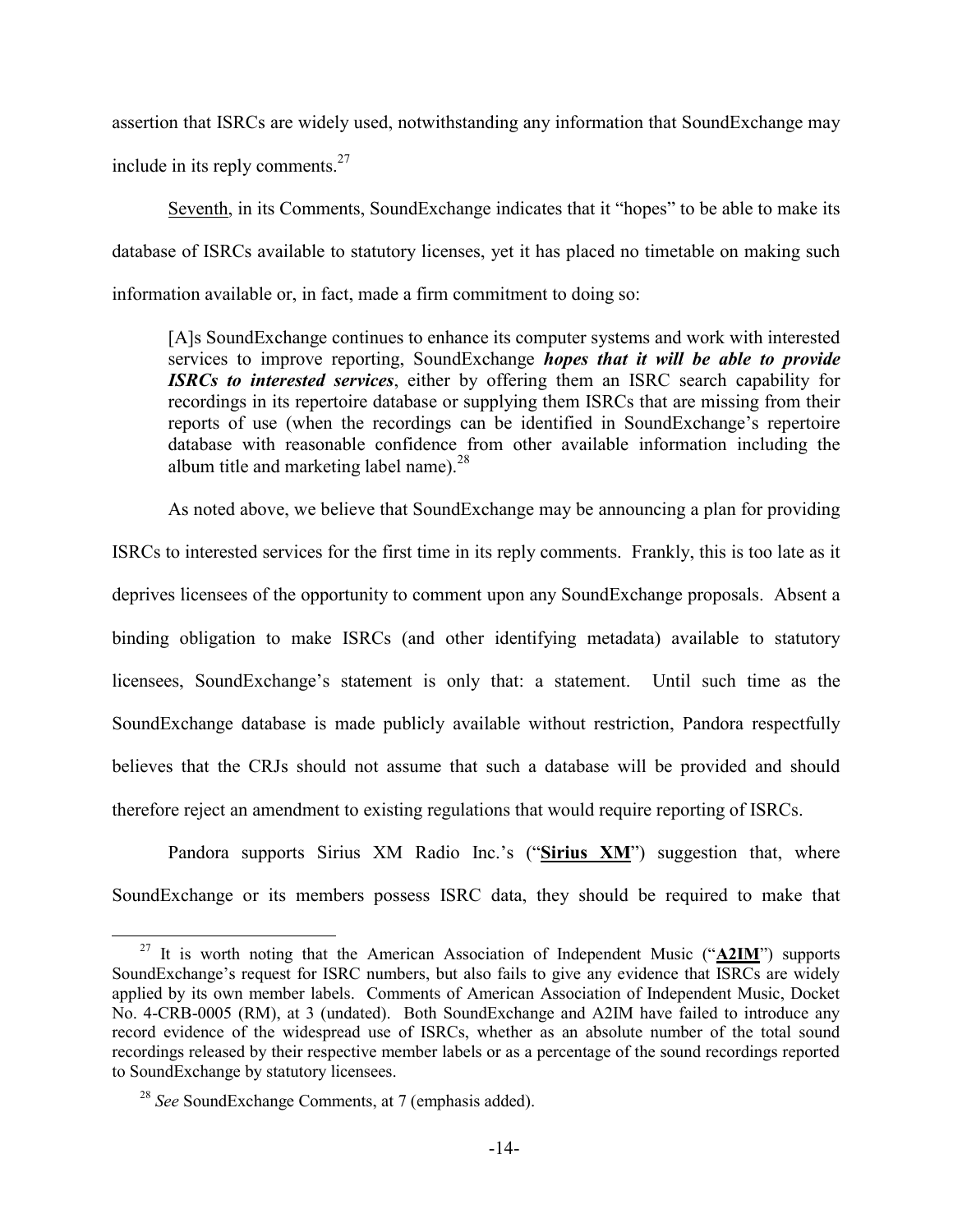information publicly available.<sup>29</sup> If there truly is a desire to make ISRCs a "gold standard," then the parties that assign those numbers – or their agent, SoundExchange – should make that information widely available in useable form so that all parties can seek to incorporate such information into ROUs. And if an ISRC is not made publicly available by SoundExchange for a sound recording that has been released to the public with the consent of a copyright owner, then the CRJs should create a presumption that there is no available and feasible ISRC for such sound recording.

## B. Late Fees and Accelerated Reporting.

SoundExchange proposes that licensees be required to deliver ROUs in 30 rather than 45 days and be subject to an additional late fee<sup>30</sup> for the failure to provide late or noncompliant reports of use.<sup>31</sup> The alleged reason for accelerating payment is to enable expedited payments to copyright owners and artists.<sup>32</sup> The justification for imposing a late fee for late or incomplete ROUs is to ensure that "licensees are motivated to provide the information necessary to allow SoundExchange to distribute royalties with reasonable precision.<sup>33</sup>

There is simply no basis for accelerating the delivery of ROUs under the existing regulations. As SoundExchange appears to acknowledge, it is already able to distribute the overwhelming majority of royalties paid to it, and there appears to be little demand for

<sup>&</sup>lt;sup>29</sup> See Comments of Sirius XM Radio Inc., Docket No. 14-CRB-0005 (RM), at 2 (June 30, 2014) ("To the extent published recordings do have an ISRC assigned, and that information in SoundExchange's possession, Sirius XM would support a regulation requiring SoundExchange (or its members) to make that information available to licensees in a format allowing licensees easily to ingest it into their internal databases of sound recording information.").

<sup>&</sup>lt;sup>30</sup> Statutory licensees are already subject to a late fee for the late payment of royalties and/or late delivery of statements of account. 37 C.F.R. § 380.4(e).

<sup>31</sup> *See* SoundExchange Comments, at 12; SoundExchange Petition, at 30-31.

<sup>32</sup> *See* SoundExchange Petition, at 31.

<sup>33</sup> SoundExchange Comments, at 12.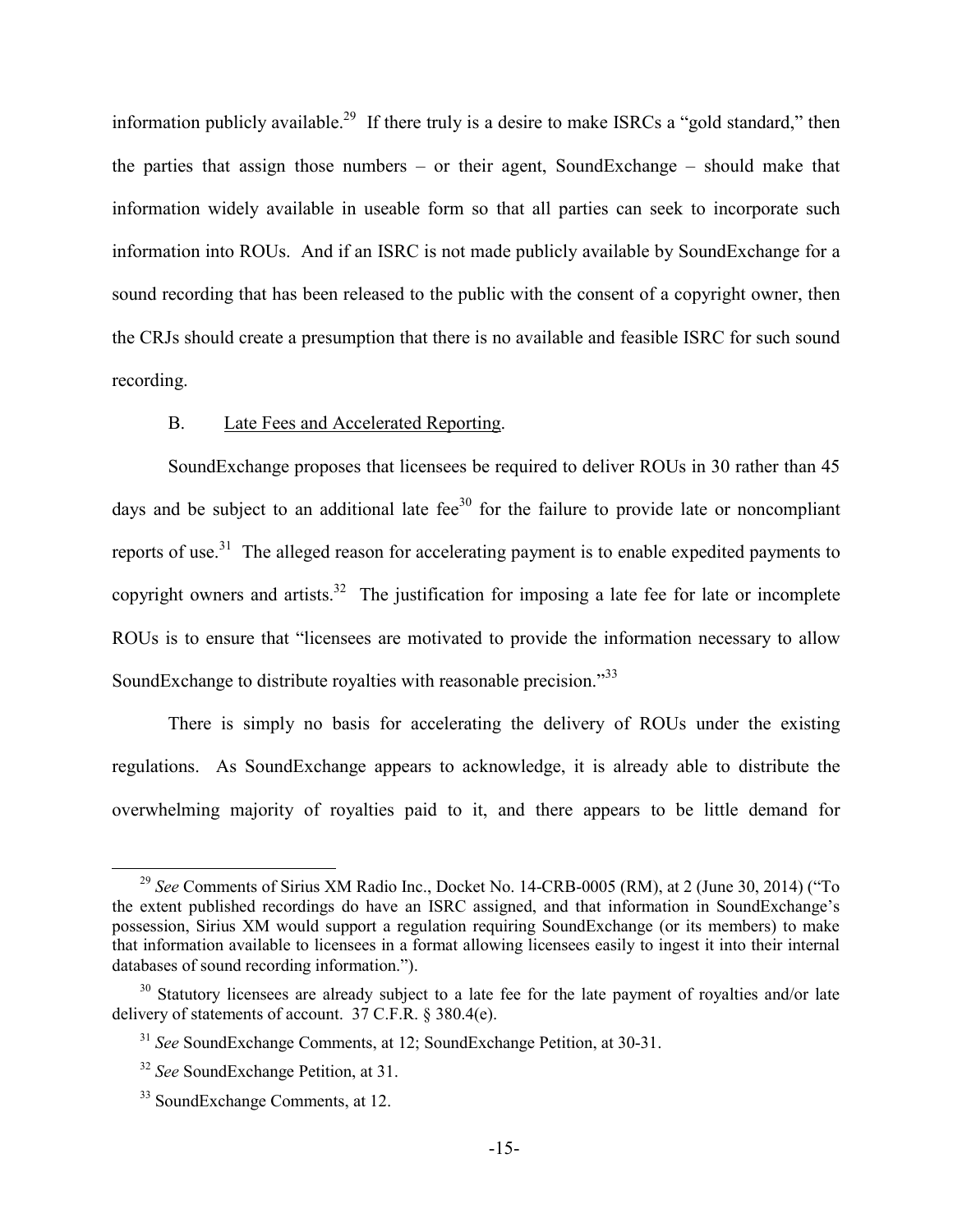accelerating payments by 15 days. Moreover, it strains credulity that reporting to SoundExchange could be improved by giving statutory licensees *less time* to complete ROUs. If SoundExchange is truly receiving ROUs that are incomplete or untimely, then perhaps the extant regulations are already too burdensome or the time period for reporting is too short. There is no evidence that accelerating reporting obligations will improve the quality of reporting, which is SoundExchange's stated goal.<sup>34</sup>

There is also no indication that licensees lack motivation to deliver ROUs in a timely manner, at least those that are paying substantial royalties to SoundExchange. SoundExchange fails to identify the total amount of royalties at issue for which late ROUs have been provided or what percentage of total royalties those late ROUs represent. We therefore do not know if this is a material problem that calls out for the imposition of a punitive late fee, regardless of whether SoundExchange has received the required royalty payment from a statutory licensee.

As the Joint Broadcaster Comments also point out, SoundExchange is already entitled to receive a late fee when a royalty payment is not paid in a timely manner.<sup>35</sup> SoundExchange should not be entitled to (1) an additional late fee in the case that royalties are paid timely and an ROU is late or (2) a double late fee if a payment is late and an ROU is late. There is simply no justification for imposing multiple penalties.

The preparation of ROUs can be challenging. As described above, Pandora currently plays over 1.5 million unique sound recordings. This means that for any given month, Pandora generates an ROU with no fewer than 1.5 million rows of data. To compile those over 1.5

<sup>&</sup>lt;sup>34</sup> *Accord* Joint Broadcaster Comments, at 61 ("Maintaining a 45-day deadline also is an efficient outcome, as it would minimize reporting errors that would lead to amended reports and additional processing time by SoundExchange by ensuring that Broadcasters have adequate time to prepare the ROUs in the first instance.").

<sup>35</sup> *See id.*, at 56-58.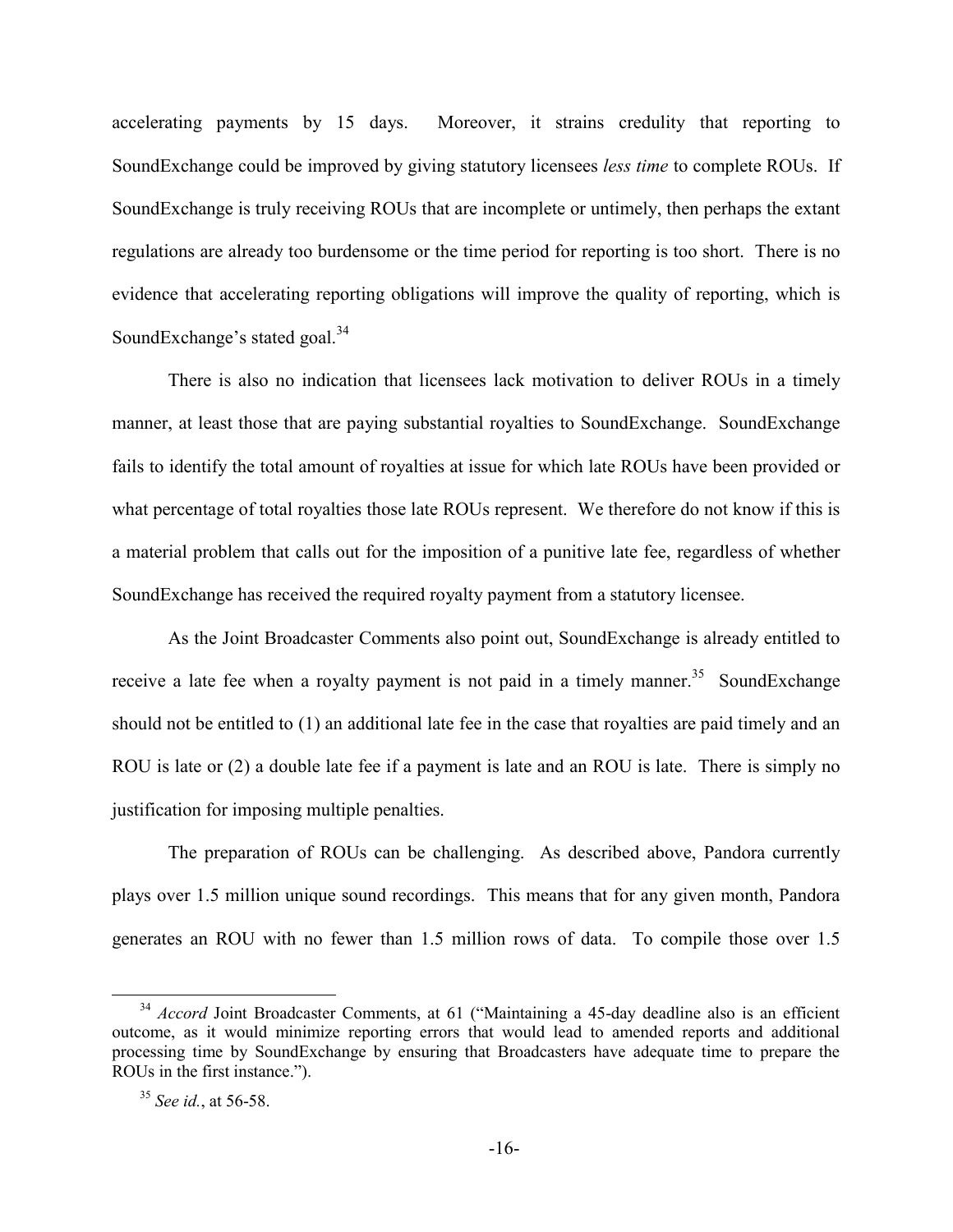million rows of data, Pandora must determine the play counts for each one of those 1.5 million songs from billions of server instances (i.e., each time a user received a transmission of a sound recording). It takes significant resources to generate those reports and track performances at the volume at which Pandora operates.

It is also unclear on what basis SoundExchange might claim that any monthly ROU was noncompliant, and therefore subject to a late fee.<sup>36</sup> Without a specific definition of compliance or even substantial compliance, SoundExchange, or the sound recording copyright owners it represents, could indiscriminately accuse a statutory licensee of failing to comply with governing regulations, be subject to onerous late fees, and, potentially, copyright infringement for failing to comply with regulations promulgated under the Statutory Licenses.<sup>37</sup>

Although Pandora can and does comply with today's reporting requirements within 45 days, accelerating ROU delivery while at the same time increasing the information to be included within ROUs while being subject to financial penalties for failing to do so accurately, will impose a significant and unreasonable burden on Pandora (and likely many other statutory licensees).<sup>38</sup>

<sup>36</sup> *See* Comments of KBCU-FM, Docket No. 4-CRB-0005 (RM), at 3-4 (May 22, 2014) ("What constitutes a non-compliant ROU? Is that one line of data with missing information or a typo? What is the threshold level of non-compliance which would justify a late fee?").

<sup>&</sup>lt;sup>37</sup> Pandora does not concede that a statutory license would be subject to liability for copyright infringement if it failed to provide a fully compliant ROU. However, Pandora does not know whether individual copyright owners may take a contrary position that could only be resolved in federal district court.

<sup>38</sup> *Cf.* Joint Broadcaster Comments, Exhibit B, Declaration of Jim Tinker, Salem Los Angeles, at 19 ("We presently file our Reports of Use within the 45-day window. The proposal to shorten that time period to 30 days seems unnecessary, burdensome, and potentially problematic. We currently report on 95 streaming channels, and one individual must go in after the conclusion of the month and generate the report, review it for conformance to the requirements, add or correct any information that requires attention, and complete and submit the report. While we are able to perform this exercise within the current time period allowed, we are uncomfortable with shortening the time period given the growing number of stations that we have and the amount of data we are reporting. Also, we have had instances in which there has been a temporary disconnect between our streaming provider and our automation system,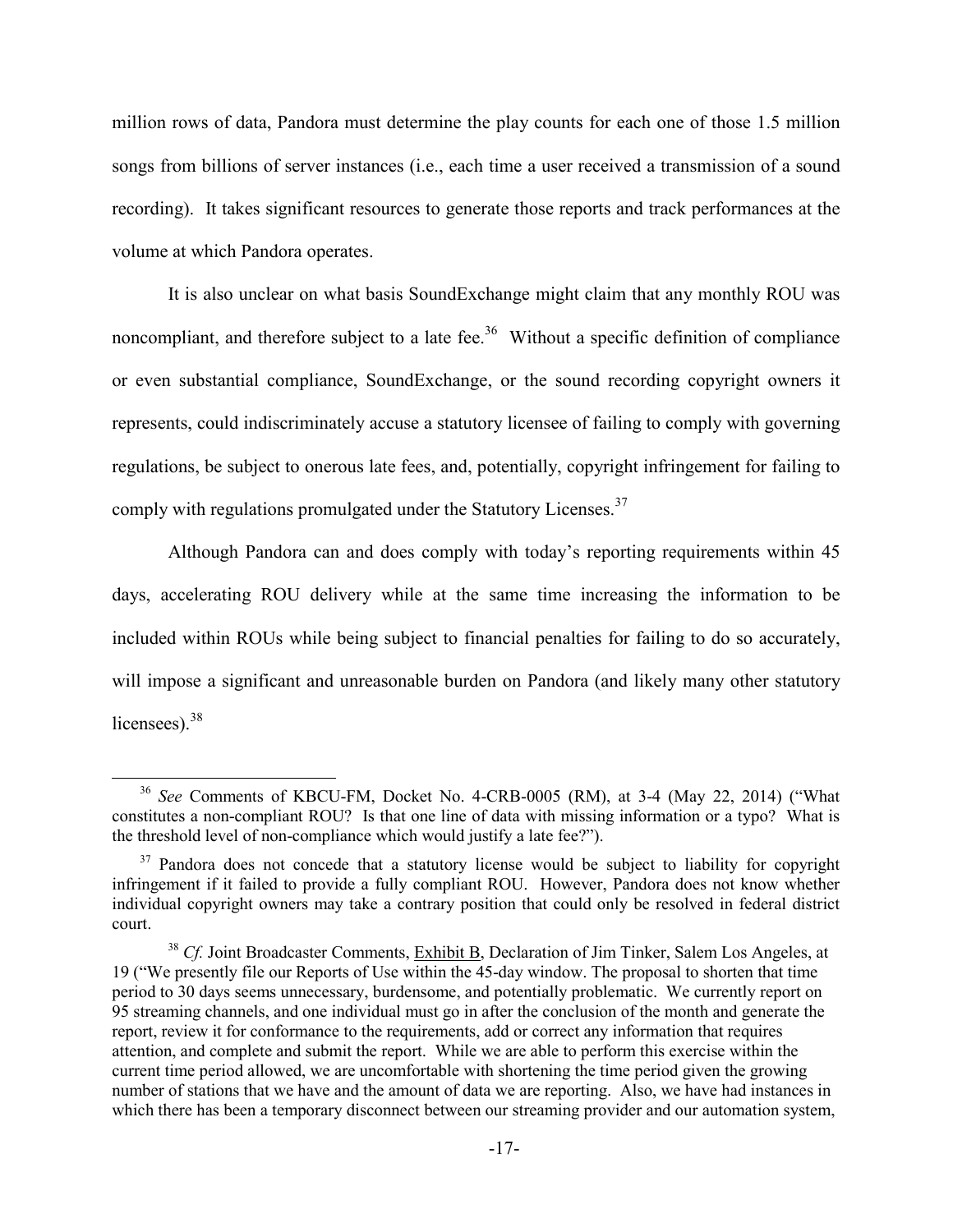For the reasons stated above, Pandora respectfully requests that the CRJs reject SoundExchange's proposal to accelerate reporting and impose a late fee on late or noncompliant ROUs.

#### C. No Adjustments After 90 Days.

Pandora strongly supports the Joint Broadcasters in opposition to SoundExchange's proposal to bar licensees from claiming credit for a downward adjustment in royalty allocations after the date that is 90 days after submission of the original ROU or Statement of Account  $("SOA")$ .<sup>39</sup>

There are numerous reasons why a statutory licensee may need to make adjustments to previously delivered ROUs or SOAs. For example, a statutory licensee could enter into direct licenses with record labels<sup>40</sup> that may require adjustments for payments made to SoundExchange if the direct licensor owns the recordings for which payments were previously made to SoundExchange.

and we must revisit the reports at the end of the month to address any impacted time periods for particular stations. Shortening the reporting period would unreasonably reduce the time to deal with unexpected problems and to ensure our report is accurate and complete."); Exhibit E, Declaration of Chris Moran, West Virginia Radio Corporation, at 5 ("We object to shortening any time period for filing our report of use or for any time period in which we are allowed to submit for overpayments. This is a complex, data driven process and there is potential for mistakes that cannot be avoided. Furthermore, our reports require the input from third parties, such as our streaming provider. While we typically do not experience problems meeting the 45 day reporting requirement, shortening it makes us uncomfortable for the reasons I have described above."); Exhibit M, Declaration of Michael Gay, Cumulus Media, Inc. ("We object to shortening the time period for submitting reports of use to 30 days (down from the current 45-day period). As stated, we have hundreds of stations, and our reports must be some of the largest received by SoundExchange. We need time to prepare and check the reports, and 45 days is currently working for us fairly well.").

<sup>39</sup> *See id.*, at 59-60.

 $40$  Pandora has recently entered into a direct license agreement with Merlin, the global rights agency for the independent label sector. *See* Press Release: Merlin and Pandora Partner to Help Independent Labels and Artists Grow Their Businesses, http://press.pandora.com/phoenix.zhtml?c=251764&p=irolnewsArticle&ID=1955864&highlight.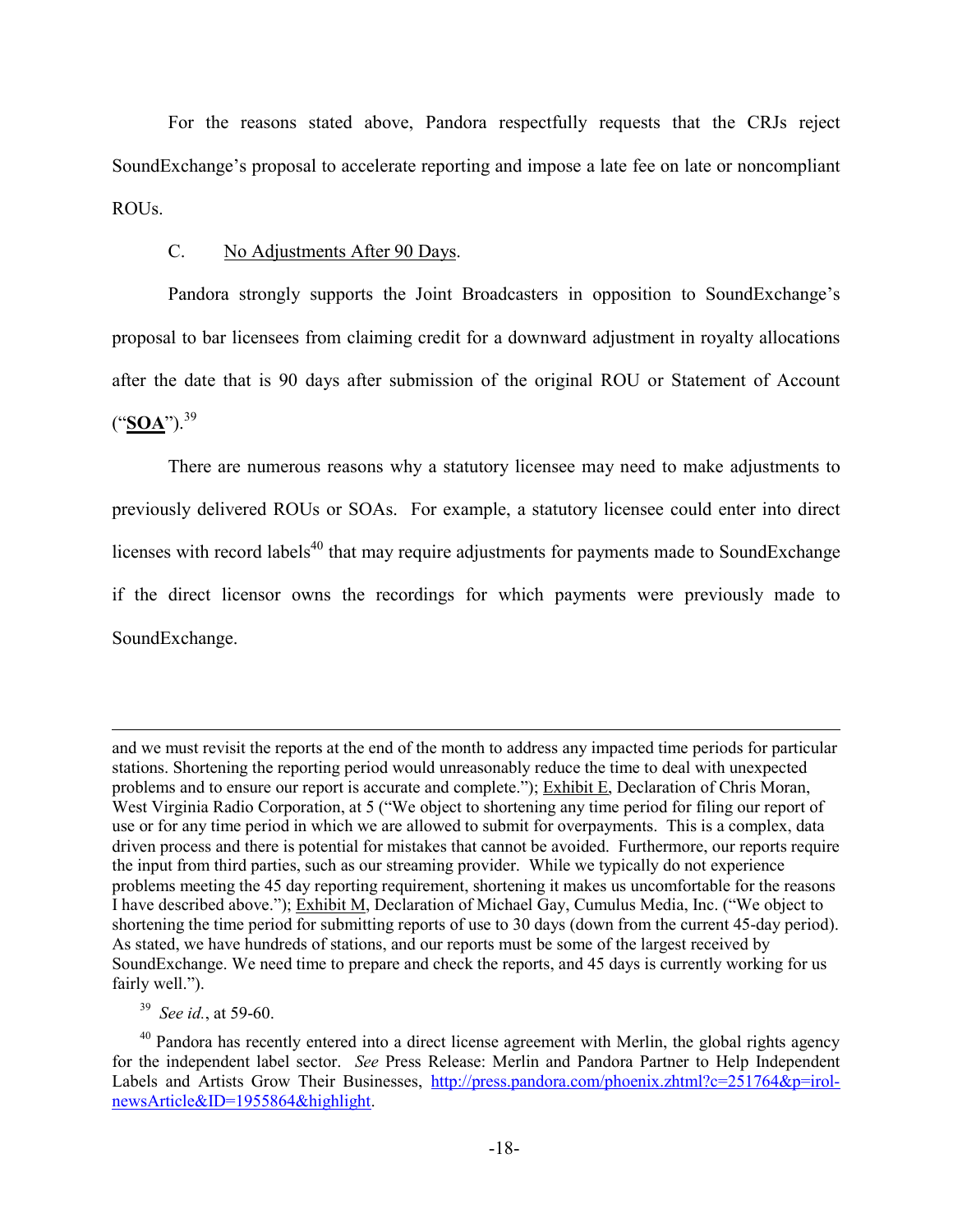A licensee may also discover after making a royalty payment to SoundExchange that a sound recording for which a payment was previously made was a sound recording for which no payment is due under the Statutory Licenses, such as a pre-1972 sound recording.<sup>41</sup> In those instances, a statutory licensee should be able to make adjustments to their SOAs and ROUs regardless of whether 90 days has elapsed since payment. Otherwise, there would be an unjustifiable windfall for SoundExchange due to an overpayment of royalties.

As the Joint Broadcaster Comments note, existing regulations permit SoundExchange to verify the payments of a statutory licensee for up to three years following the year in which a payment was made.<sup>42</sup> If the purpose of the verification is to ensure the accuracy of payments, then statutory licensees should not only be subject to claims of underpayments but should be permitted to make adjustments in the event of overpayments to SoundExchange.

The Joint Broadcaster Comments have also noted that SoundExchange retains the "unlimited right to recoup its own erroneous overpayments from the copyright owners and performing artists it has paid, with no time restriction on that right whatsoever.<sup> $343$ </sup> If SoundExchange retains an unlimited right to correct incorrect payments for itself, then statutory licensees should be permitted to make corrections to SOAs whenever under- or overpayments of royalties are discovered.

<sup>&</sup>lt;sup>41</sup> See Notice of Inquiry of the Copyright Office, Library of Congress, Music Licensing Study: Second Request for Comments, Docket No. 2014-03, 79 Fed. Reg. 42833, 42834, n. 3 (July 23, 2014) ("[L]icenses for the digital performance of pre-1972 sound recordings, and for the reproductions to enable such performances, are not available under Section 112 or 114.").

<sup>42</sup> *See* Joint Broadcaster Comments, at 60; *see also* 37 C.F.R. § 380.6(b).

<sup>43</sup> Joint Broadcaster Comments, at 59 (emphasis in original).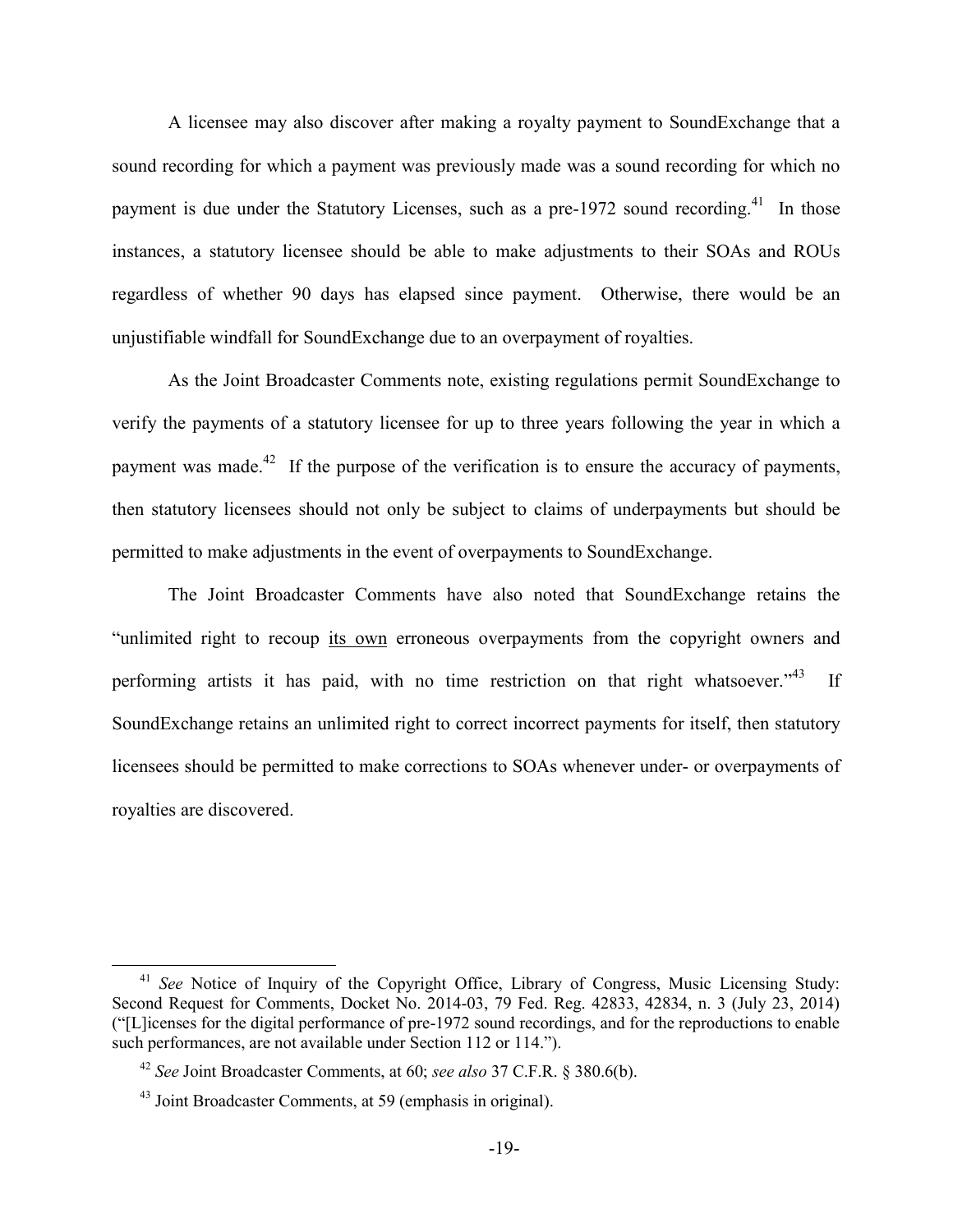#### D. Character Encoding.

SoundExchange has recognized that ASCII reporting has significant limitations, and proposes that licensees be required to use the UTF-8 format where feasible.<sup>44</sup> Pandora currently reports to SoundExchange using UTF-8.

However, Pandora agrees with the position taken by the Joint Broadcasters.<sup>45</sup> Because the CRJs regulations are static in nature, we do not believe it is appropriate to enshrine in regulations a specific preference for any particular character encoding format so long as it is "feasible." Each statutory licensee should be free to use any character encoding format that best suits that licensee's particular needs. Just because Pandora uses UTF-8 today does not mean that Pandora will want to continue using UTF-8 in the future, and Pandora (and all statutory licensees) should be permitted to use ASCII or UTF-8 character encoding, or any different character encoding that the licensee determines is most efficient for its purposes, regardless of whether UTF-8 remains "feasible."

#### E. Increased Reporting Obligations for Classical Recordings.

SoundExchange proposes that statutory licensees be required to submit significant, additional information to identify classical recordings transmitted pursuant to the statutory license<sup>46</sup> Pandora supports the Comments of those parties that have opposed these new proposed requirements.<sup>47</sup>

<sup>44</sup> *See* SoundExchange Petition, at 17-18.

<sup>45</sup> *See* Joint Broadcaster Comments, at 83-84.

<sup>46</sup> SoundExchange Petition, at 23-24.

<sup>47</sup> *See* Joint Broadcaster Comments, at 43-46; Comments of WJCU, Docket No. 4-CRB-0005 (RM), at 5 (May 21, 2014); Comments of KBCU-FM, Docket No. 4-CRB-0005 (RM), at 3 (May 22, 2014); Comments of SCAD Atlanta Radio, Docket No. 4-CRB-0005 (RM), at 3 (May 22, 2014); College Broadcasters, Inc.'s Comments in Response to the Copyright Royalty Board's Notice of Proposed Rulemaking, Docket No. 4-CRB-0005 (RM), at 10 (June 30, 2014).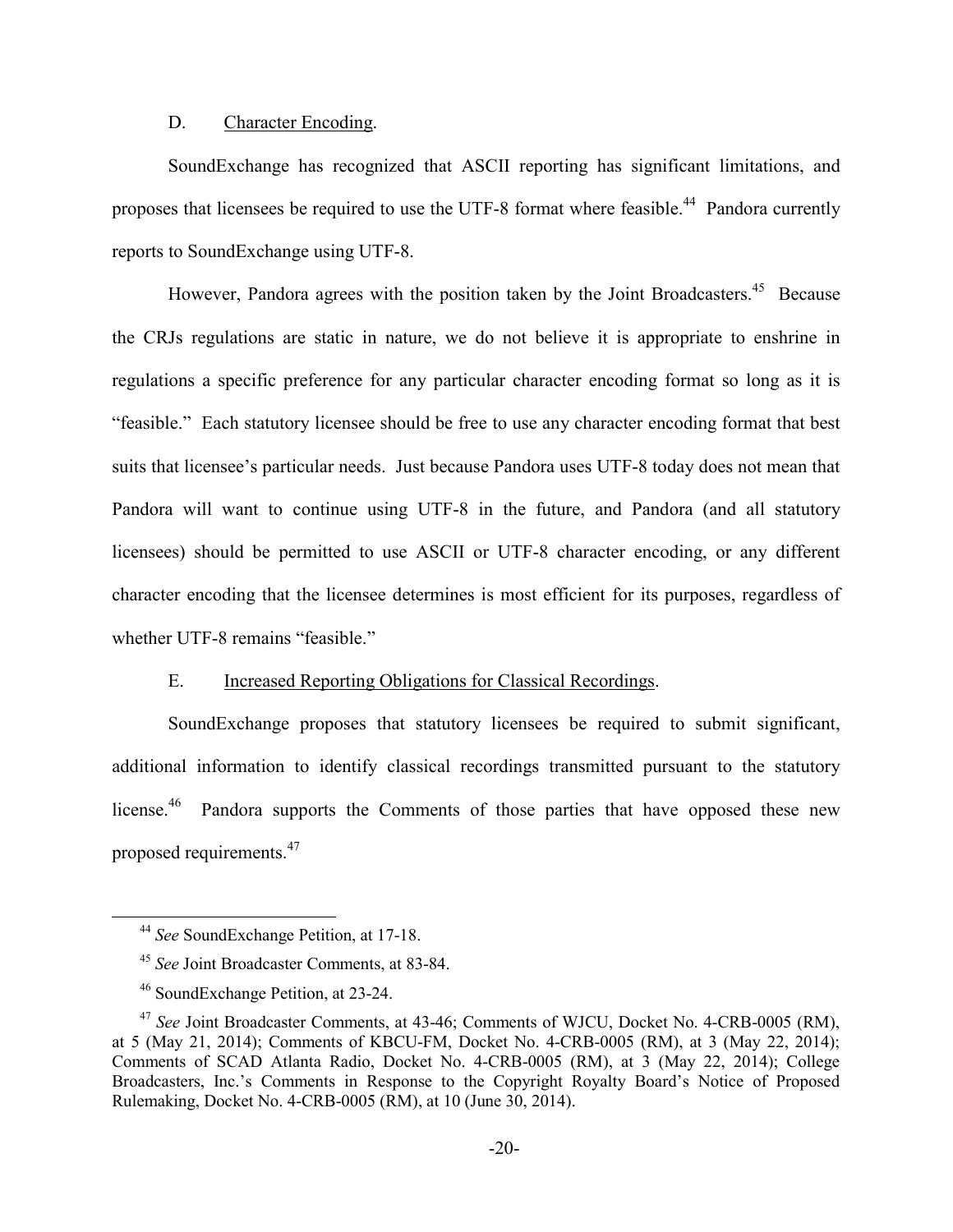Even though "classical" recordings currently comprise only approximately 200,000 sound recordings in Pandora's entire database, they present particular difficulties due to the significant amount of time it already takes to ingest such recordings (i.e., incorporate such music into our library and classify such music for use with our proprietary algorithms). We estimate that ingesting even a single classical album can take our music analysts up to forty-five minutes or more.

The reason why ingesting classical albums is so time consuming for Pandora is due to a process we refer to as "classical tagging." Classical music albums often do not have all the metadata embedded in the sound recording source file, so Pandora employees must first locate (often by pulling the insert from the CD case and reading it) and then manually enter various metadata, including the conductor, the ensemble, and the performer.

We record the "classical tagging" metadata at the level of the musical work (e.g., Beethoven's Fifth Symphony) rather than track-by-track (e.g., the individual movements within the work). This fulfills Pandora's business needs, since our recommendation algorithms can process metadata at the level of a single work. However, SoundExchange now wishes to impose upon licensees the obligation of reporting the metadata for classical music on a track-by-track basis. This is more challenging because the metadata is not always the same for each track within the larger musical work. For example, a soloist might perform in the first movement of a symphony but not in the third movement. It is not clear to us why Pandora should have to report soloist information when such information is presumably already in the hands of sound recording copyright owners, who could provide such information to SoundExchange.

We already spend substantial resources acquiring classical metadata for the purposes of programming music but our systems are not designed to report such information in an output that

-21-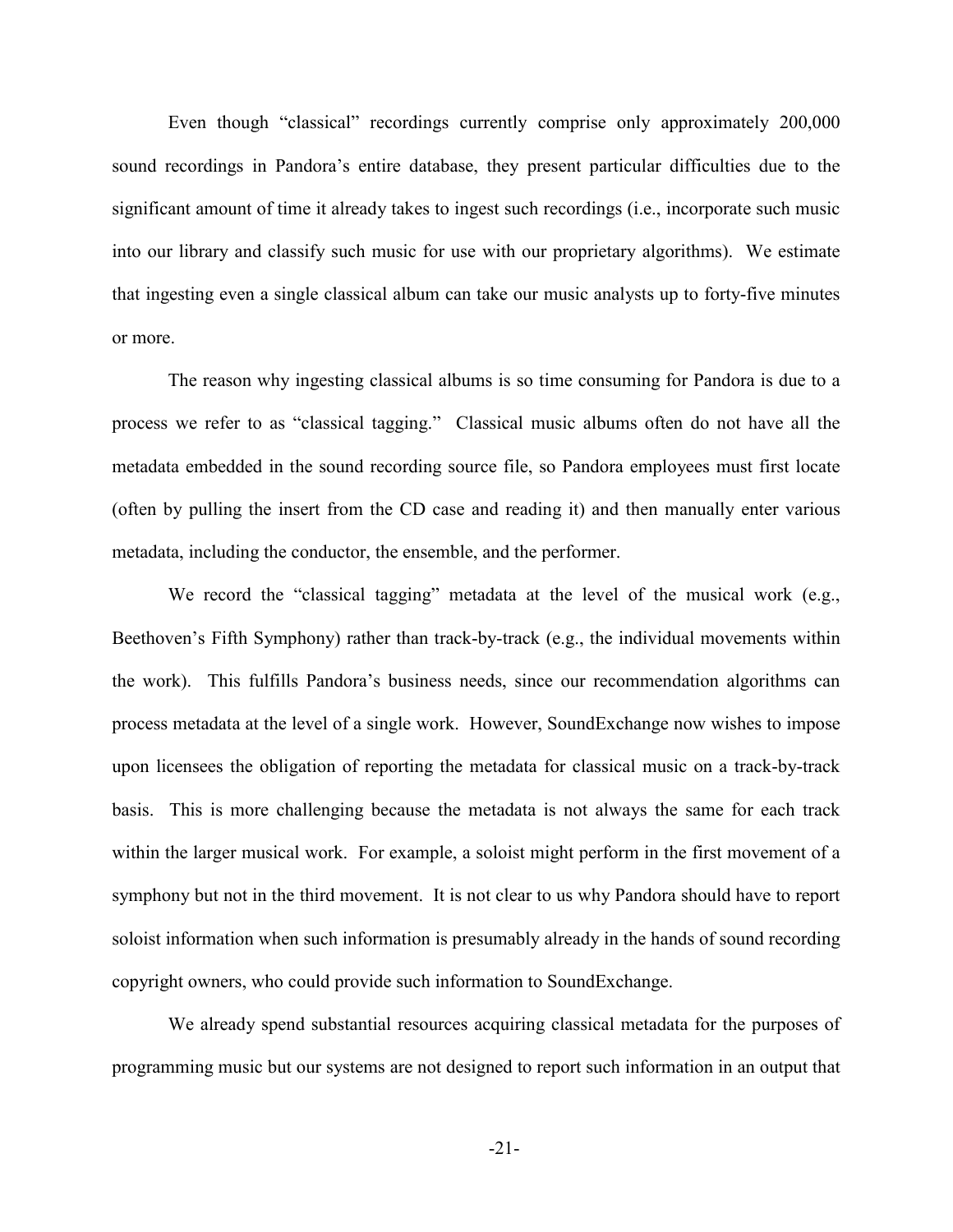is compatible with ROUs. We would therefore need to undertake substantial new programming efforts at great expenses to comply with these new reporting obligations. We may also have to research the existing works in our library – including by going back to source materials for necessary information – if the existing regulations are amended to require such reporting. As with the case of the 600,000 sound recordings lacking ISRCs, we may simply be forced to pull classical music off of our service if we are required to provide new information that has not previously been identified by us in a manner that can be reported to SoundExchange if the cost of researching such information is too time consuming and expensive or the risk of being subject to late fees is too high.

We therefore respectfully request that the CRJs reject SoundExchange's proposal to make such additional reporting for classical recordings mandatory.

#### F. Reporting of Non-Payable Tracks.

SoundExchange proposes that statutory licensees be required to report sound recordings transmitted by a service even if the licensee is not required to pay royalties for such sound recordings. SoundExchange claims that such reporting is necessary to ensure that there are not improper exclusions from royalty payments.<sup>48</sup> Pandora strongly opposes this proposed new regulation and endorses the position of the Joint Broadcasters.

As the Joint Broadcasters note, SoundExchange is only entitled to "reasonable notice of use of sound recordings under" the Statutory Licenses.<sup>49</sup> If a sound recording is transmitted by a licensee *without reliance* on the statutory license, then SoundExchange has no right under the Statutory Licenses to information regarding such transmission.

<sup>48</sup> *See* SoundExchange Petition, at 24-26.

<sup>49</sup> *See* Joint Broadcaster Comments, at 48-49.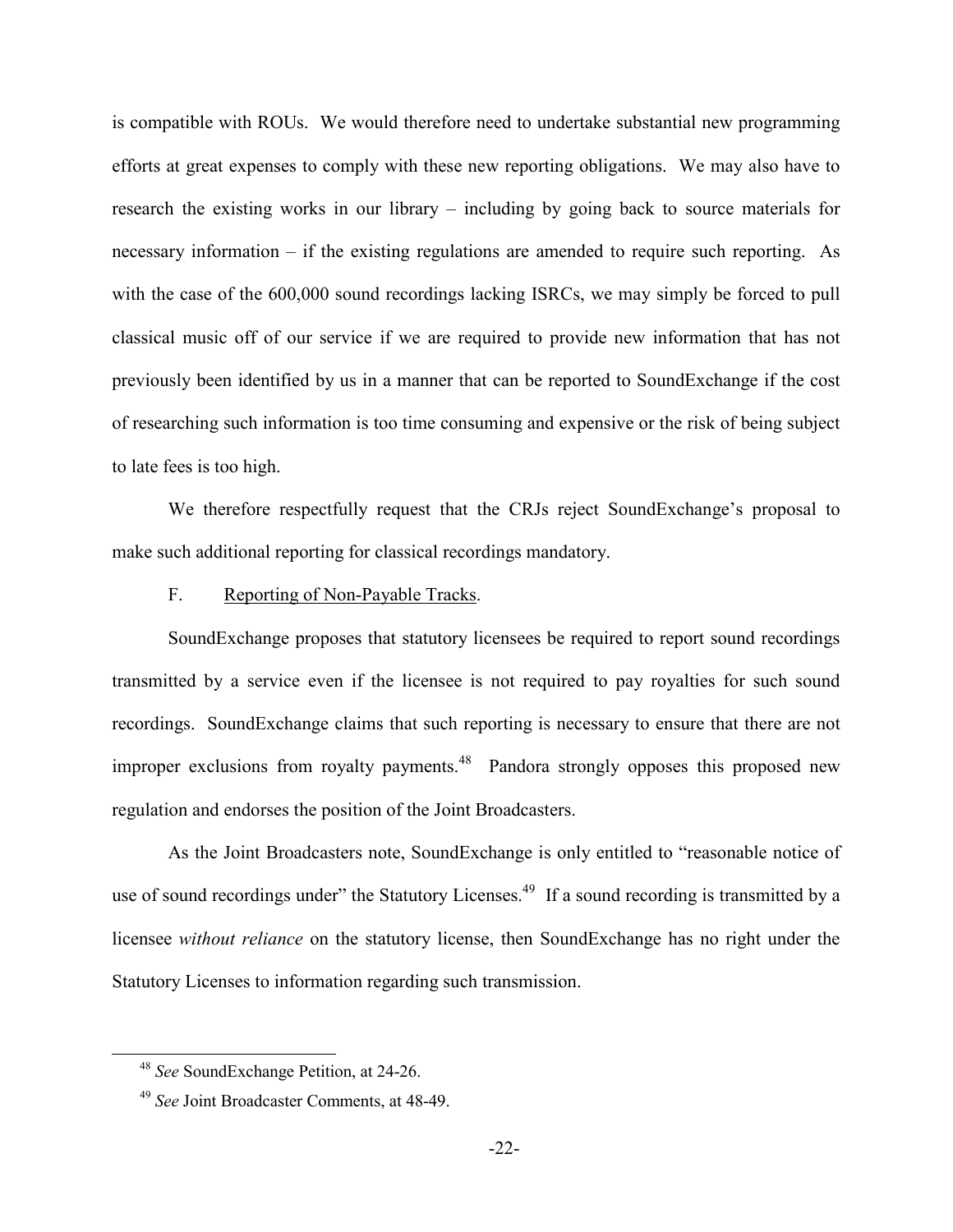Furthermore, requiring services to report non-compensable uses of sound recordings does not further any purpose for which SoundExchange has been granted authority. Such information would not be used for SoundExchange's royalty distribution purposes or ensuring compliance with any other statutory condition (to the extent the reporting of information for such purposes is even appropriate).

SoundExchange's authorization under existing regulations runs only to the boundaries of the Statutory Licenses. For activities outside the scope of the statutory license, SoundExchange not only lacks any right to receive any notice of use, but also lacks antitrust immunity to act on behalf of multiple copyright owners.<sup>50</sup> Pandora respectfully requests that the CRJs reject SoundExchange's request to receive notification of uses of sound recordings when the Statutory Licenses have not been relied upon for such uses.

### G. Retention of Raw Server Logs.

SoundExchange proposes that statutory licensees be required to retain and provide SoundExchange, or presumably its outside Qualified Auditor (as that term is defined in 37 C.F.R § 380.2), with access to "unsummarized source records of usage in electronic form, such as server logs or other native data . . ."<sup>51</sup> Pandora strongly objects to this requested amendment to the existing regulations.

As the Joint Broadcaster Comments note, SoundExchange previously sought such a regulation in the Webcaster III proceeding, a request which was rejected by the CRJs.<sup>52</sup> SoundExchange should not be permitted to seek such information now in a rulemaking where the request for such information was previously rejected in a litigated proceeding.

<sup>50</sup> *See* 17 U.S.C. § 114(e)(1).

<sup>51</sup> SoundExchange Petition, at 34.

<sup>52</sup> *See* Joint Broadcaster Comments, at 65.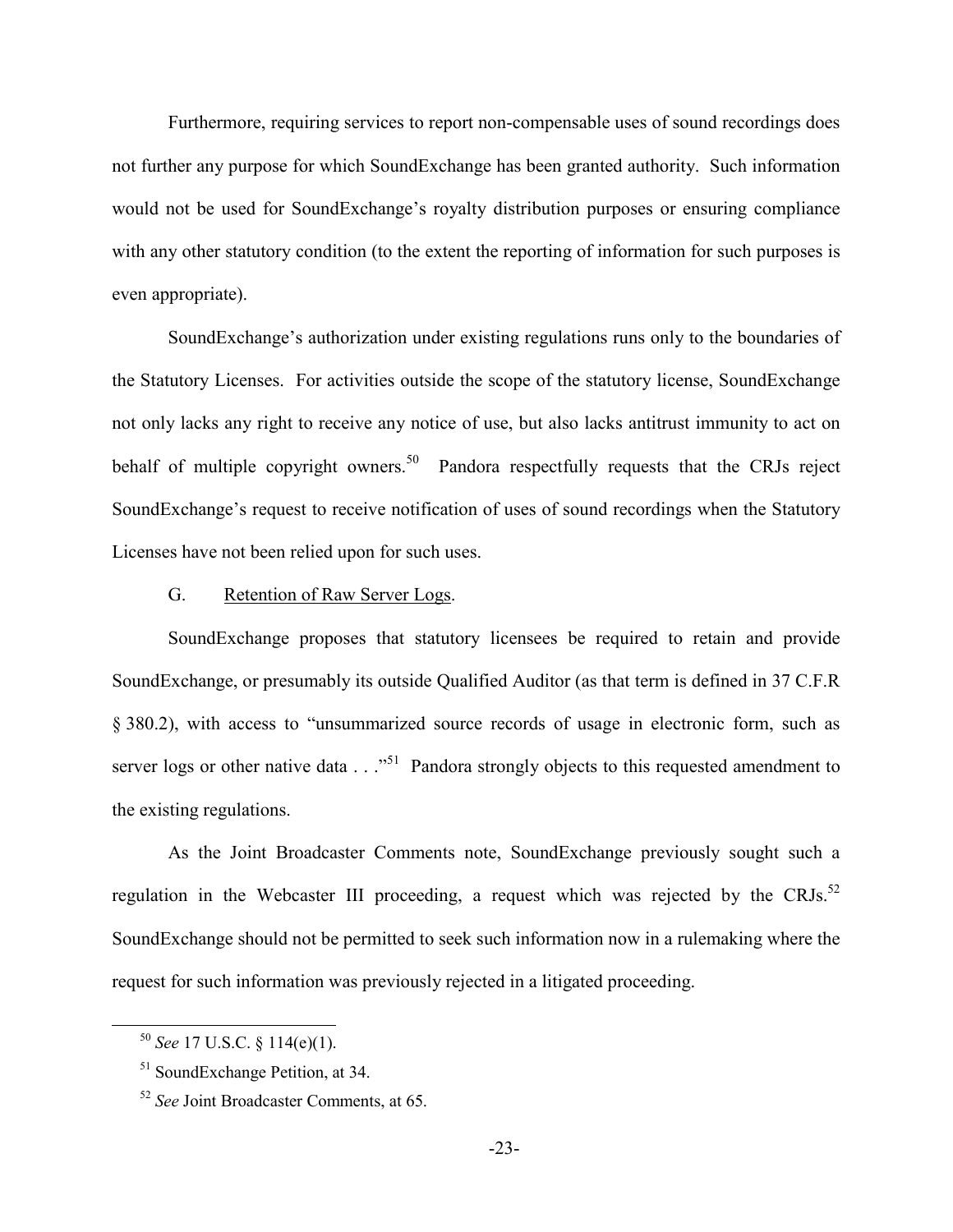Also, Pandora's raw server logs contain more than just a list of who listened to what song and when. The logs contain an immense amount of proprietary information, providing valuable insight into the algorithms that drive the Pandora service. Pandora should not be compelled to share this valuable trade secret information with third parties, and the Judges should reject any request to make us do so.

SoundExchange does not present a sufficient need for such raw server log information, and should therefore not be permitted to require licensees to retain or disclose such information. Furthermore, as Triton Digital, Inc. notes in its Comments, a better approach to ensure accuracy in reporting is for there to be an adoption of an accreditation process that would certify the accuracy of reporting systems utilized by licensees (or their third party service providers) rather than requiring licensees to turn over raw data.<sup>53</sup> SoundExchange should be required to work with third parties to establish industry standards that confirm the accuracy of reporting systems rather than requiring licensees to turn over raw server logs for verification purposes.

We therefore respectfully request that the CRJs reject SoundExchange's proposed amendment that would require licensees to retain and make available raw server logs.

#### III. **NO OBJECTIONS TO CERTAIN SOUNDEXCHANGE PROPOSALS**.

SoundExchange petitions to amend several notice and recording regulations that Pandora generally does not find objectionable. Pandora supports the position of the Joint Broadcasters in not opposing the following amendments, subject to the caveats identified by the Joint Broadcasters in their Comments:

- Authorization for parties to vary the reporting requirements by agreement with SoundExchange;
- Use of electronic signatures;
- Consistent naming and use of account numbers;

<sup>53</sup> *See* Comments of Triton Digital, Inc., Docket No. 14-CRB-0005 (RM), at 8 (June 30, 2014).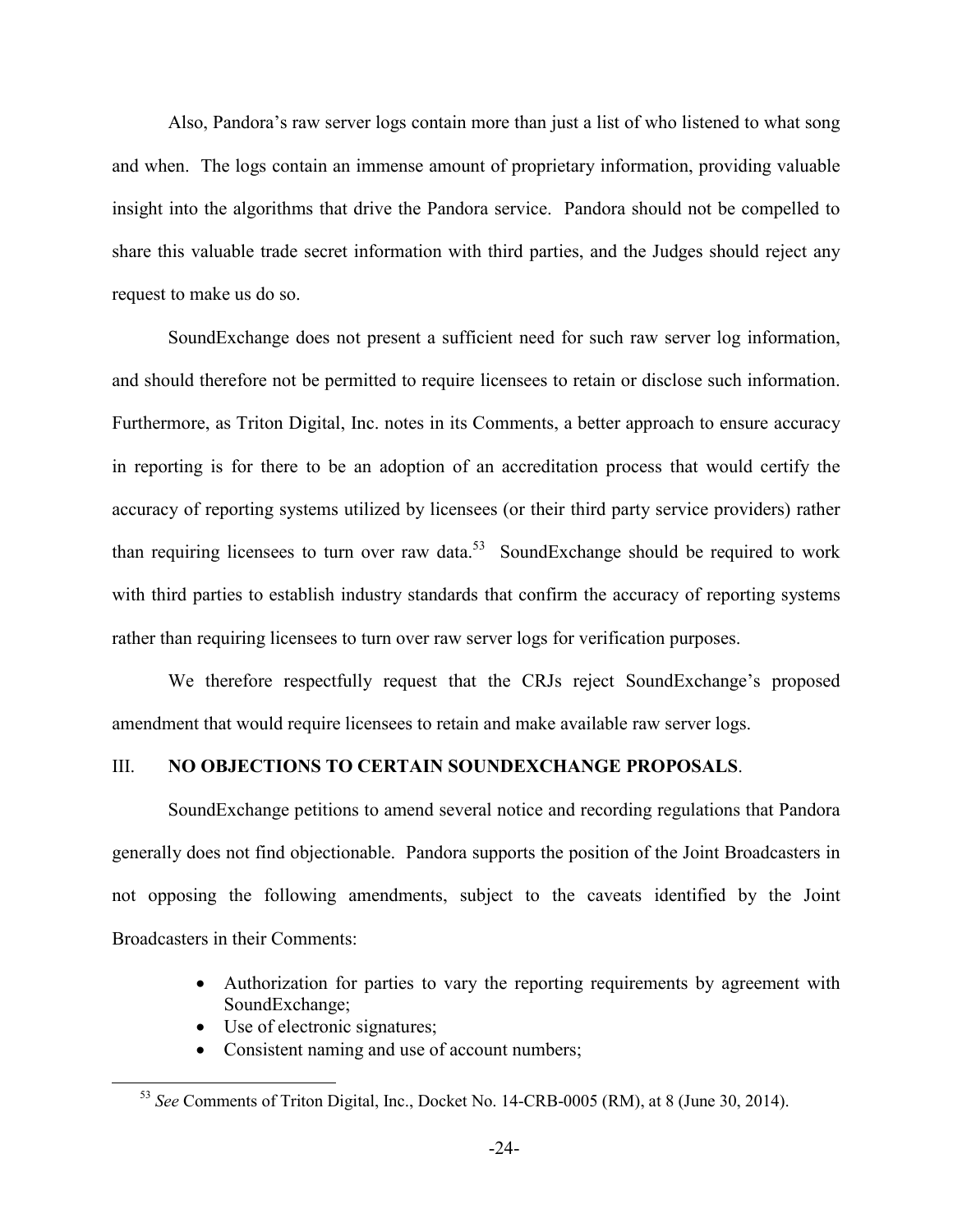- Consistent scope of performance activity in SOAs and ROUs;
- Separate ROUs for separate services;
- Modification of SoundExchange's address;
- Deletion of requirement that SoundExchange maintain a Quattro Pro NOU template; and
- Conforming changes.

To avoid duplication in argument, Pandora incorporates Section VI.A of the Joint Broadcaster Comments into these Reply Comments in their entirety.<sup>54</sup>

# IV. **PANDORA'S SUPPORT FOR MORE RIGOROUS DISCLOSURE OBLIGATIONS BY SOUNDEXCHANGE**.

The amount of money paid to SoundExchange by Pandora, Sirius XM, and other statutory licensees has reached staggering levels. Pandora alone will pay over \$400 million in royalties to SoundExchange in 2014. As noted above, SoundExchange has now distributed over \$2 billion in statutory royalties and presumably has collected sums in excess of that amount. Yet for all of this money flowing through the organization, there appears to be little public scrutiny and no government oversight.

The CRJs currently exercise no ongoing oversight over SoundExchange. Nor do the vast majority of the 24,000 copyright owner account holders or recording artists paid by SoundExchange. Instead, there is an unelected Board of Directors that answers only to itself. Of that Board, one-third of the seats are held by the three major record companies or their representatives from the RIAA.

So as to ensure that the hundreds of millions of dollars in royalties that Pandora is paying are fairly and accurately accounted for and subject to appropriate oversight and inspection, Pandora heartily endorses the suggestions of the Joint Broadcasters to impose new reporting

<sup>54</sup> *See* Joint Broadcaster Comments, at 65-72.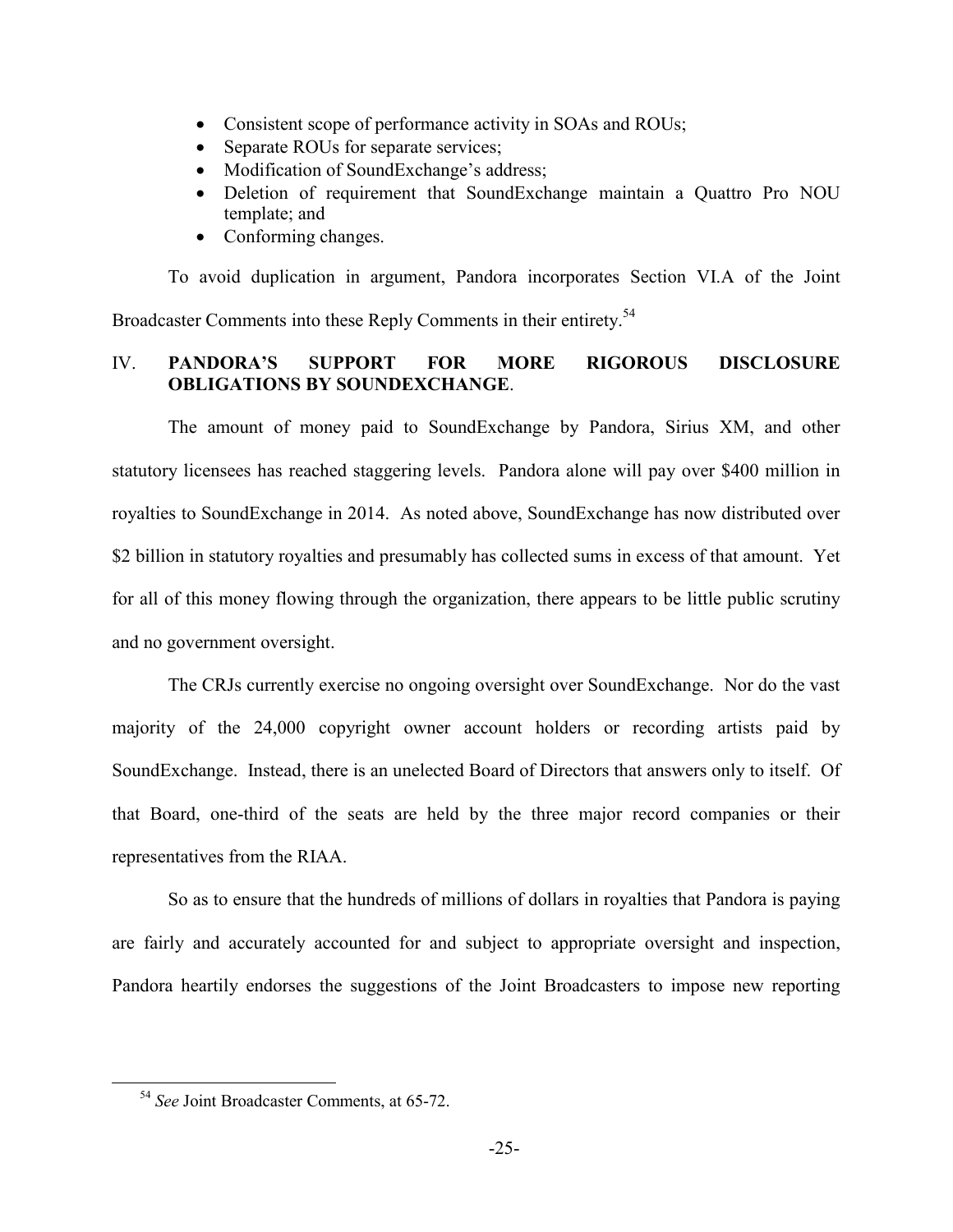obligations on SoundExchange. These include, but are not limited to, requiring SoundExchange to do the following:

- Publish an annual report within 90 days after the close of the company's fiscal  $year;$ <sup>55</sup>
- "Include more comprehensive and detailed information regarding SoundExchange's structure and operations;"<sup>56</sup>
- Disclose information about SoundExchange's expenses, especially expenses unrelated to collecting and distributing royalties;  $57$  and
- Disclose more information on distribution methodologies (e.g., uses of proxies) and dispute resolution mechanisms.<sup>58</sup>

As the Joint Broadcaster Comments note, "the lack of third party oversight and transparency into the workings of the organization should be deeply troubling to any party that pays money to SoundExchange, litigates against it, or is subject to its policies."<sup>59</sup> For example, the CRJs (as well as the thousands of copyright owners and artists who are entitled to statutory royalties) might be deeply troubled, both in terms of the organization's apparently excessive lobbying efforts and in its taking positions that would appear to benefit primarily the three major record companies to the detriment of the thousands of independent labels and recording artists whose music is heard largely only on Pandora, other webcasting services, and Sirius XM.

In order to improve overall reporting by and transparency of SoundExchange, Pandora endorses the amendments to 37 C.F.R.  $\S 370.5(c)$  proposed in the Joint Broadcaster Comments.<sup>60</sup> Pandora believes that such amendments will ensure that there is greater accountability by an organization that may soon be collecting close to one billion dollars in royalties a year, a

- <sup>57</sup> *Id.*, at 88.
- <sup>58</sup> *Id.*, at 89-90.
- <sup>59</sup> *Id.*, at 86.
- <sup>60</sup> *Id.*, at 87-89.

<sup>55</sup> *See id.*, at 84-85.

<sup>56</sup> *Id.*, at 85-86.